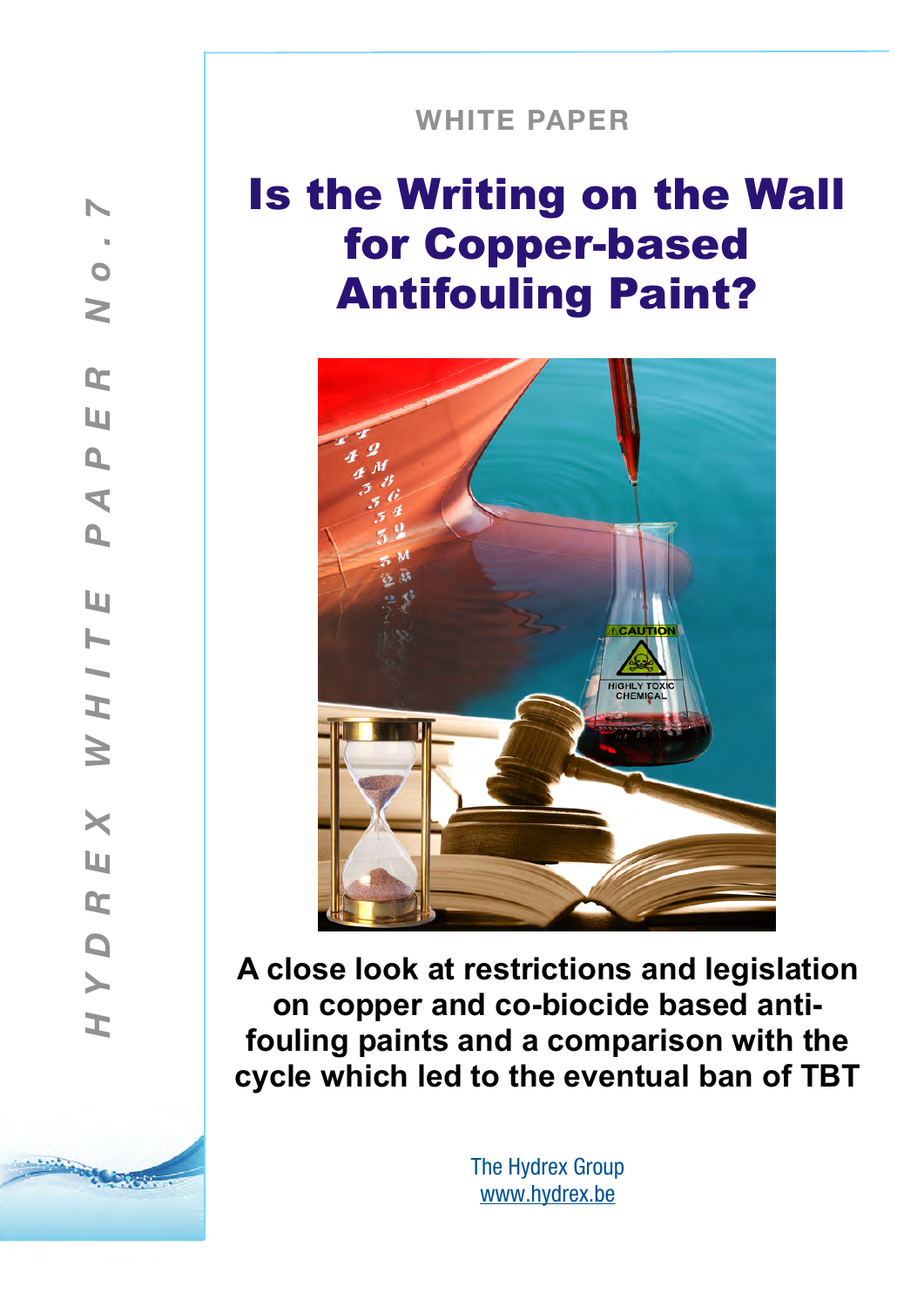# **Part I. Introduction and overview**

Antifouling paint based on Tributyltin (TBT) was developed in the 1960s, was widely available in the USA and Canada towards the end of that decade, and was in general use around the world in the 1970s, 1980s and 1990s and into the first decade of the 21st century.

Already by the late 1960s scientists were aware of the negative impact of TBT on non-target organisms, and its dangers to the marine environment and the food chain. These early warning signs were ignored and by the late 1970s TBT was in common use on the hulls of commercial and pleasure vessels globally.

In 1986 the US Navy filed a study showing that its proposed use of TBT antifouling paints on its entire fleet of some 600 ships would have no adverse environmental effects. Happily the EPA began a review of TBT which led to the US Congress barring the move.

Edward D. Goldberg of the Scripps Institution of Oceanography described TBT as "perhaps the most toxic substance deliberately introduced to the marine environment." Scientific evidence of this already abounded in the 1970s.

In the late 1970s the oyster crops in Arcachon Bay in France failed severely and the problem was traced back immediately to TBT on the hulls of the fishing boats in that area. In 1982, as a result of this, the French government banned the use of TBT on recreational vessels less than 25 meters in length.

By the early 1990s many countries had introduced legislation partially banning the use of TBT in antifouling paint on a local level.

It was not until 2001 that legislation to ban TBT globally was agreed at the International Convention on the Control of Harmful Anti-fouling Systems on Ships (AFS) of the International Marine Organization (IMO).

The eventual ban was to go into effect in January 2003. It mandated that by 2008 ships must either bear no organotin compounds on their hulls or surfaces or must have it sealed in so that it could not leach into the oceans.

The harmful environmental effects were already known in the late 1960s yet the destructive legacy of TBT continues to this day and will do so for some time to come; for example, whole ports and harbors cannot be dredged without bringing the toxic substances back into suspension with a risk to marine life in the area.

How does this parallel the use and restriction of the copper and co-biocide based antifouling paints which replaced TBT-based paints?

The same instrument by which the IMO banned TBT-based AF paint left the door open for the banning of any other harmful substances used for the same purpose.

Copper and many of the so-called "booster biocides" have come under increasing scrutiny and local legislation and restriction in much the same way and to the same degree that TBT did. Copper-based antifouling paints were banned in the Netherlands for pleasure craft in 1999. Copper-based bottom paints have been banned for pleasure craft on the Swedish Baltic coast, as well as in Denmark. Shortly before this White Paper was prepared, Washington State has placed a ban on copper-based antifouling paint on recreational craft and California is in the process of enacting similar legislation. The stated intent is to phase out biocidal antifouling paint completely. Many ports and states around the world forbid underwater hull cleaning on hulls coated with copper-based antifouling paint.

The steadily increasing restrictions and regulations follow much the same pattern as that which eventually resulted in the IMO's complete ban on TBT in antifouling paint.

This White Paper examines existing legislation and restrictions and compares the cycle which led to the banning of TBT with the current scrutiny and restriction which copper-based biocidal hull paint is undergoing. The aim is to help shipowners and operators predict the future for copper-based AF paints and act accordingly when it comes to painting or repainting the underwater hulls of their ships now and in the near future.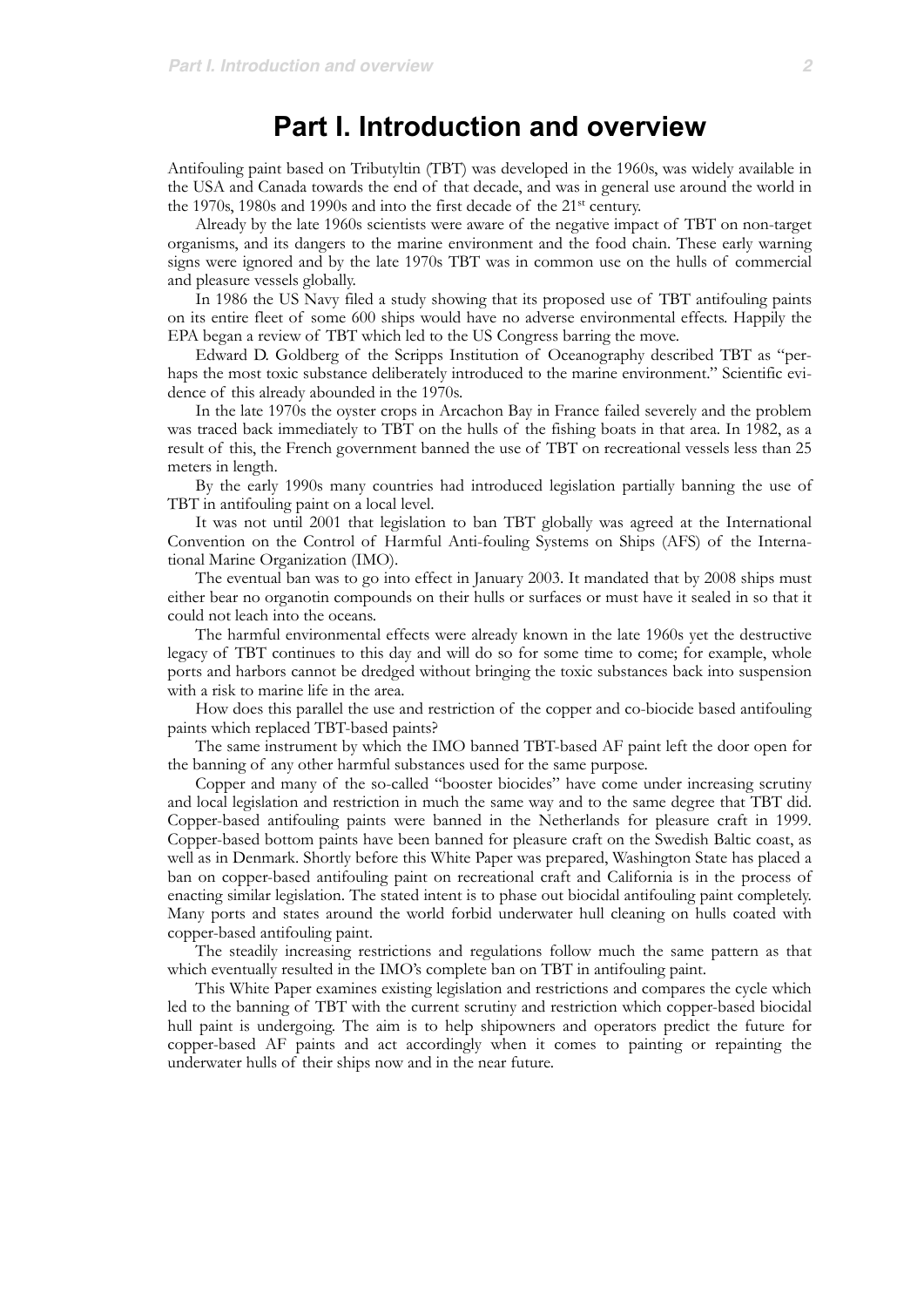# **Part II. The progress of TBT in AF paint, from introduction to eventual ban**

In order to help predict the fate of copper and co-biocide based antifouling paints, it is useful to understand what happened with organotin and TBT-based paints.

The term organotin refers to a chemical compound containing tin and carbon. Organotins include tributyltin (TBT), triphenyltin (TPT), dibutyltin, trimethyltin, triethyltin, and so on. The common denominators are tin and carbon. Organotin is used to encompass all these compounds. TBT is the best known organotin in the realm of antifouling paints although TPT was also used extensively. The chemistry is not important here. What is important is that these compounds, and particularly TBT, are extremely toxic to marine life and to the food chain[.1](#page-2-0) This property made them highly effective as active ingredients in antifouling paint systems. The same property led to widespread harmful consequences to other marine life than those which attach themselves to ship hulls as fouling, and a risk to humans. Long after its use was regulated and banned internationally, the effects of its introduction into the marine environment has continued to be felt.<sup>2</sup> TBT is listed by the EU and the US EPA as an endocrine disruptor to humans[.3](#page-2-2)

Organotin was first synthesized around the middle of the 19th century.[4](#page-2-3) Its pesticidal properties began to be exploited in the 1950s. It was first used in antifouling paints between 1959 and 1961 in Europe[.5](#page-2-4)

By the 1970s most of the world's ships and boats bore TBT-based antifouling paint on their hulls[.6](#page-2-5)

In a 2002 bulletin, *Focus on IMO*, an article entitled "Anti-fouling systems" briefly traces the progress of TBT: [7](#page-2-6)

During the 1960s the chemicals industry developed efficacious and cost-effective anti-fouling paints using metallic compounds, in particular the organotin compound tributylin (TBT). By the 1970s, most seagoing vessels had TBT painted on their hulls.

However , it soon became clear there was a price to pay for the efficient anti-fouling paints containing TBT. Environmental studies provided evidence that organotin compounds persist in the water and in sediments, killing sealife other than that attached to the hulls of ships and possibly entering the food chain. Specifically, TBT was shown to cause shell deformations in oysters; sex changes (imposex) in whelks, and immune response, neurotoxic and genetic affects in other marine species.

In the 1970s-1980s, high concentrations of TBT in shellfish on the coast of France caused the collapse of commercial shellfisheries in at least one area, and this prompted many States to act and enforce some restrictions on the use of TBT in anti-fouling paints.

In 1988, the problem was brought to the attention of the Marine Environment Protection Committee (MEPC) of the International Maritime Organization (IMO), the United Nations Agency concerned with the safety of shipping and the prevention of marine pollution.

As a result, IMO in 1990 adopted a resolution recommending governments to adopt measures to eliminate anti-fouling paints containing TBT. In the 1990s, the MEPC continued to review the environmental issues surrounding anti-fouling systems, and in November 1999, IMO adopted an Assembly resolution that called on the MEPC to develop an instrument, legally binding throughout the

<span id="page-2-6"></span>7 Ibid.

**Environmental studies provided evidence that organotin compounds persist in the water and in sediments, killing sealife other than that attached to the hulls of ships and possibly entering the food chain.**

<span id="page-2-0"></span><sup>1</sup> Ronald Eisler, "Tin Hazards to Fish, Wildlife, and Invertebrates: a Synoptic Review, US Fish and Wildlife Service Biological Report 85 (1.15) (January 1989.

<span id="page-2-1"></span><sup>2</sup> J. W. Farrington & T. L. Wade "Biochemistry of organic contaminants in aquatic ecosystems: honoring Dr. James G. Quinn," Symposia papers presented before the Division of Environmental Chemistry, America Chemical Society (2002).

<span id="page-2-2"></span><sup>3</sup> F. Grún et al., "Endocrine-Disrupting Organotin Compounds Are Potent Inducers of Adipogenesis in Vertebrates," Molecular Endocrinology, September 1, 2006 vol. 20 No 9, 2141-2155.

<span id="page-2-3"></span><sup>4</sup> Alwyn George Davies, *Organotin chemistry, Volume 1,* Wiley-VCH, (2004), p2.

<span id="page-2-4"></span><sup>5</sup> Tom Beer, *Environmental Oceanography,* p138 (1997)

<span id="page-2-5"></span><sup>6</sup> IMO, "Anti-fouling systems," *Focus on IMO*, (2002).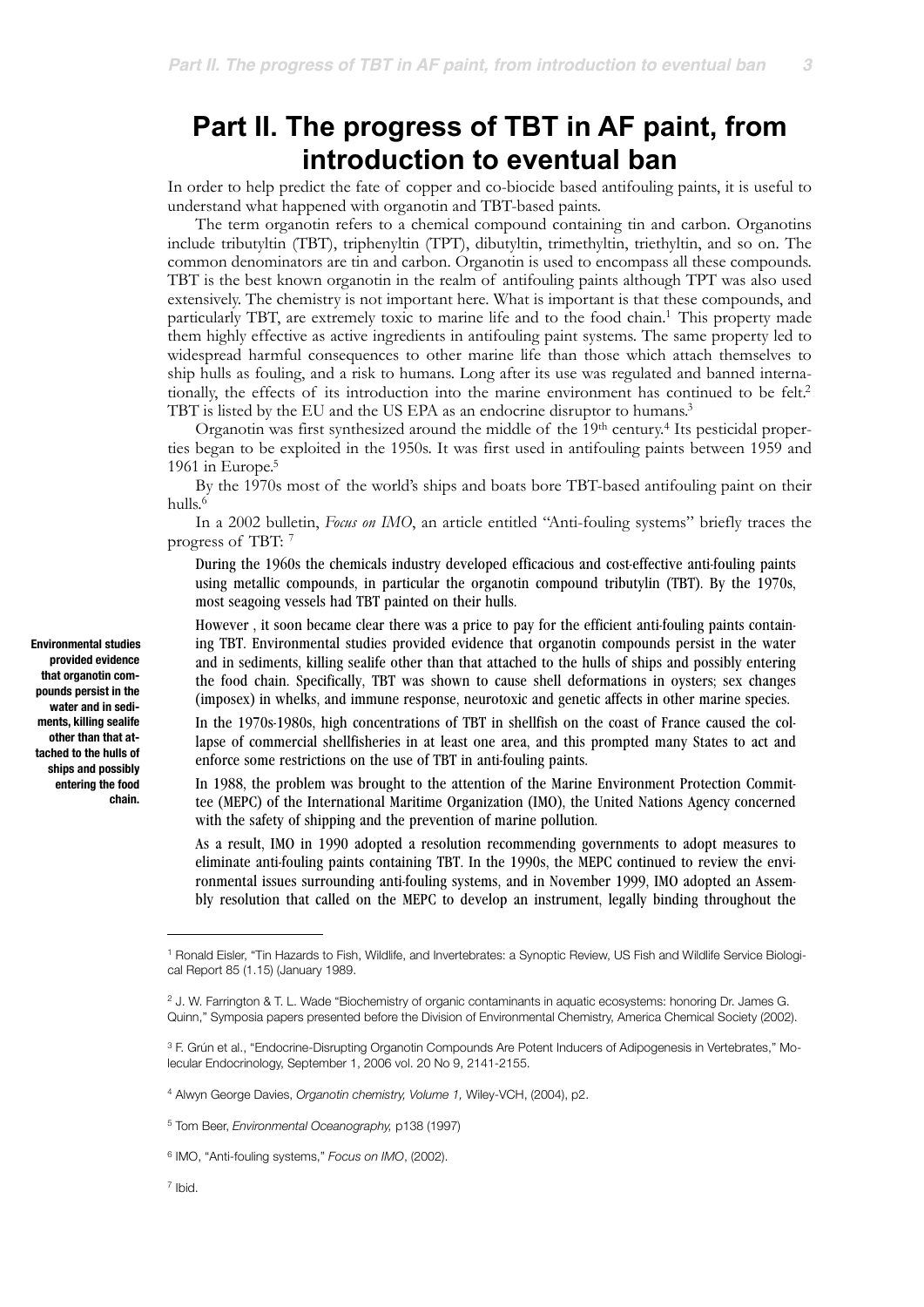world, to address the harmful effects of anti- fouling systems used on ships. The resolution called for a global prohibition on the application of organotin compounds which act as biocides in antifouling systems on ships by 1 January 2003, and a complete prohibition by1 January 2008.

In October 2001, IMO adopted a new International Convention on the Control of Harmful Antifouling Systems on Ships, which will prohibit the use of harmful organotins in antifouling paints used on ships and will establish a mechanism to prevent the potential future use of other harmful substances in anti- fouling systems.

The convention will enter into force 12 months after 25 States representing 25% of the world's merchant shipping tonnage have ratified it.

In 1985, despite a growing body of scientific data showing the dangers of TBT, the US Navy dismissed the findings as a strictly European problem and decided to implement TBT fleet wide. In 1986 the EPA began a special review on the subject. In 1988 the US Congress enacted the Organotin Paint Control Act (OPACA) which limited the use of TBT and prevented the US Navy's planned implementation. In 2003 its use on all ship hulls was banned.<sup>8</sup>

In 2001 the International Maritime Organization (IMO) adopted the International Convention on the Control of Harmful Antifouling Systems on Ships (ICAFS Convention). This Convention prohibited the use of harmful organotins in anti-fouling paints used on ships and established a mechanism to prevent the potential future use of other harmful substances in antifouling systems[.9](#page-3-1) The Convention was adopted on 5 October, 2001 and entered into force on 17 September, 2008.

It is worth quoting the IMO's description of the Convention. It is often regarded simply as an international ban on TBT. However, its scope is much wider and lays a foundation for further restriction and prohibition of any substances used in AF paints which are harmful to the environment or human health:

Under the terms of the new Convention, Parties to the Convention are required to prohibit and/or restrict the use of harmful anti-fouling systems on ships flying their flag, as well as ships not entitled to fly their flag but which operate under their authority and all ships that enter a port, shipyard or offshore terminal of a Party.

Ships of above 400 gross tonnage and above engaged in international voyages (excluding fixed or floating platforms, FSUs and FPSOs) are required to undergo an initial survey before the ship is put into service or before the International Anti-fouling System Certificate is issued for the first time; and a survey when the anti-fouling systems are changed or replaced.

Ships of 24 metres or more in length but less than 400 gross tonnage engaged in international voyages (excluding fixed or floating platforms, FSUs and FPSOs) have to must carry a Declaration on Anti-fouling Systems signed by the owner or authorized agent. The Declaration must be accompanied by appropriate documentation such as a paint receipt or contractor invoice.

Anti-fouling systems to be prohibited or controlled will be are listed in an annex (Annex 1) to the Convention, which will be updated as and when necessary.

Annex I states that all ships shall not apply or re-apply organotins compounds which act as biocides in anti-fouling systems. By 1 January 2008 (effective date), ships either: (a) shall not bear such compounds on their hulls or external parts or surfaces; or (b) shall bear a coating that forms a barrier to such compounds leaching from the underlying non-compliant anti-fouling systems.

This applies to all ships (including fixed and floating platforms, floating storage units (FSUs), and Floating Production Storage and Offtake units (FPSOs).

The Convention includes a clause in Article 12 which states that a ship shall be entitled to compensation if it is unduly detained or delayed while undergoing inspection for possible violations of the Convention.

The Convention provides for the establishment of a "technical group", to include people with relevant expertise, to review proposals for other substances used in anti-fouling systems to be prohib-

<span id="page-3-0"></span><sup>8</sup> J. W. Farrington & T. L. Wade "Biochemistry of organic contaminants in aquatic ecosystems: honoring Dr. James G. Quinn," Symposia papers presented before the Division of Environmental Chemistry, America Chemical Society (2002).

<span id="page-3-1"></span><sup>9</sup> IMO, "International Convention on the Control of Harmful Anti-fouling Systems on Ships," adoption: 5 October 2001; Entry into force: 17 September 2008.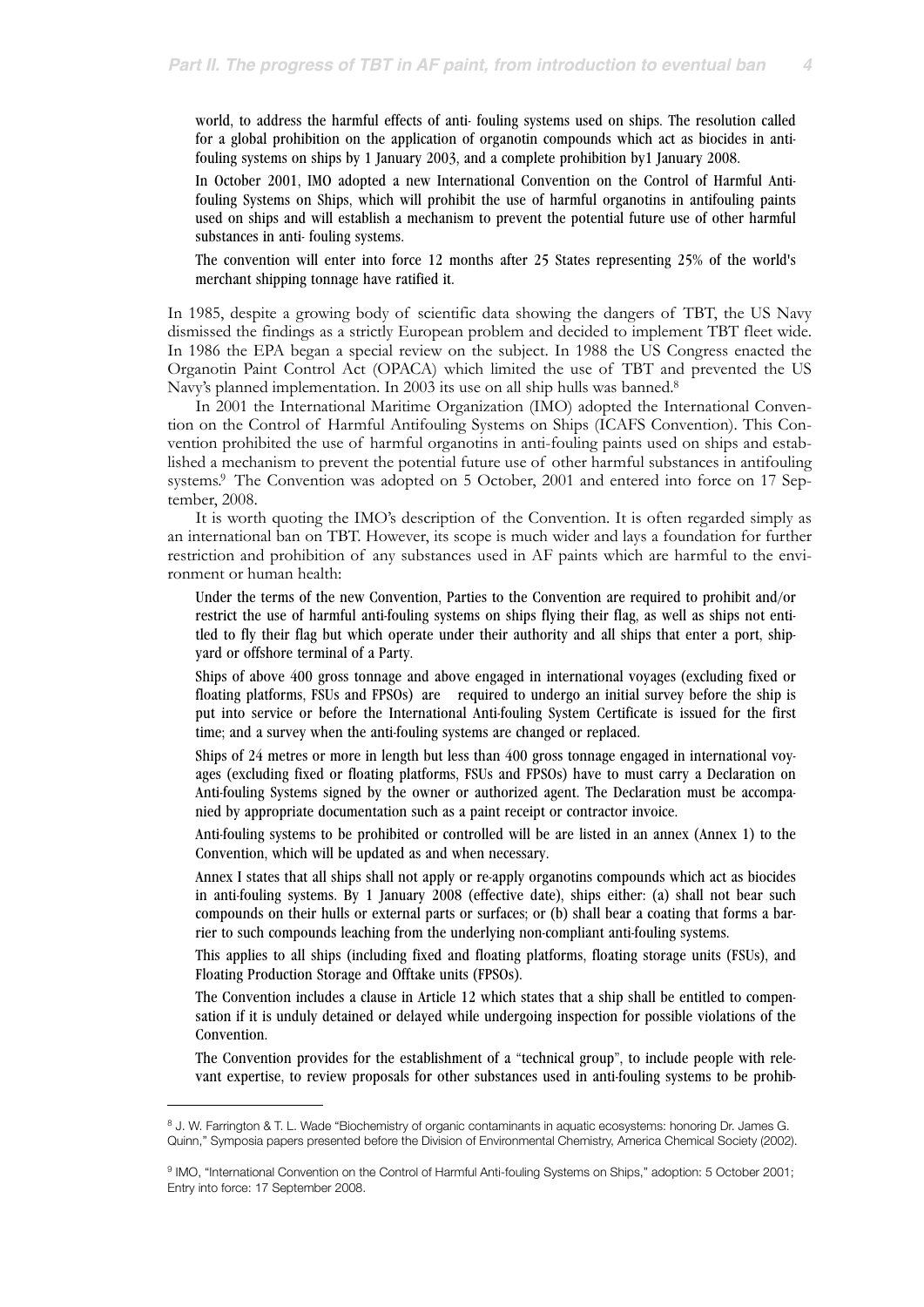ited or restricted. Article 6 on Process for Proposing Amendments to controls on Anti-fouling systems sets out how the evaluation of an anti-fouling system should be carried out.

Anti-fouling paints are used to coat the bottoms of ships to prevent sealife such as algae and molluscs attaching themselves to the hull – thereby slowing down the ship and increasing fuel consumption.

The Convention defines "anti-fouling systems" as "a coating, paint, surface treatment, surface or device that is used on a ship to control or prevent attachment of unwanted organisms".

In the early days of sailing ships, lime and later arsenic were used to coat ships' hulls, until the modern chemicals industry developed effective anti-fouling paints using metallic compounds.These compounds slowly "leach" into the sea water, killing barnacles and other marine life that have attached to the ship. But the studies have shown that these compounds persist in the water, killing sealife, harming the environment and possibly entering the food chain. One of the most effective anti-fouling paints, developed in the 1960s, contains the organotin tributylin (TBT), which has been proven to cause deformations in oysters and sex changes in whelks.

The harmful environmental effects of organotin compounds were recognized by IMO in 1989. In 1990 IMO's Marine Environment Protection Committee (MEPC) adopted a resolution which recommended that Governments adopt measures to eliminate the use of anti-fouling paint containing TBT on non-aluminium hulled vessels of less than 25 metres in length and eliminate the use of antifouling paints with a leaching rate of more than four microgrammes of TBT per day.

In November 1999, IMO adopted an Assembly resolution that called on the MEPC to develop an instrument, legally binding throughout the world, to address the harmful effects of anti-fouling systems used on ships. The resolution called for a global prohibition on the application of organotin compounds which act as biocides in anti-fouling systems on ships by 1 January 2003, and a complete prohibition by 1 January 2008.

The AFS convention was then developed and adopted in 2001. [10](#page-4-0)

A timeline of the history of TBT will perhaps help one to visualize the rise, decline and fall of organotin compounds as active ingredients in antifouling systems:

<span id="page-4-0"></span>

| Date        | Incident/regulation/legislation                                                                                                                                                                                                                                                 |
|-------------|---------------------------------------------------------------------------------------------------------------------------------------------------------------------------------------------------------------------------------------------------------------------------------|
| 1849        | Organotin first synthesized.                                                                                                                                                                                                                                                    |
| 1950        | Biocidal properties of organotin molecules discovered by a group<br>headed by G. J. M. van der Kerk at the Institute for Organic Chemistry,<br>TNO, Utrecht, Holland under sponsorship of the International Tin Re-<br>search Institute in Greenford, England.                  |
| 1952        | Metals & Thermit Corp. (later part of Arkema, Inc.) filed patent in US<br>for a process for making organotin halides.                                                                                                                                                           |
| 1958        | Metals & Thermit Company opened a plant in Carrollton, Kentucky,<br>USA, producing organotin chemicals. (In 1962 Metals & Thermit be-<br>came M&T Chemicals. In 1977 M&T Chemicals was acquired by Elf<br>Aquitaine. All these companies became part of Arkema Chemicals, Inc.) |
| 1960s       | Synthetic organotin compounds first manufactured.                                                                                                                                                                                                                               |
| early 1960s | Organotin first used in antifouling (AF) systems.                                                                                                                                                                                                                               |
| 1970s-1980s | TBT in use as antifoulant on the majority of ships and boats afloat.                                                                                                                                                                                                            |
| 1970s-1980s | High concentrations of TBT in shell fish on the coast of France caused<br>the collapse of commercial shellfisheries in at least one area, and this<br>prompted many States to act and enforce some restrictions on the use of<br>TBT in anti-fouling paints.                    |
| 1980s       | High concentrations of TBT were reported in coastal areas around the<br>world.                                                                                                                                                                                                  |
| 1982        | French Ministry of Environment announced a temporary 2-year ban on<br>TBT paint containing more than 3% organotin by weight for boats of<br>less than 25 tons.                                                                                                                  |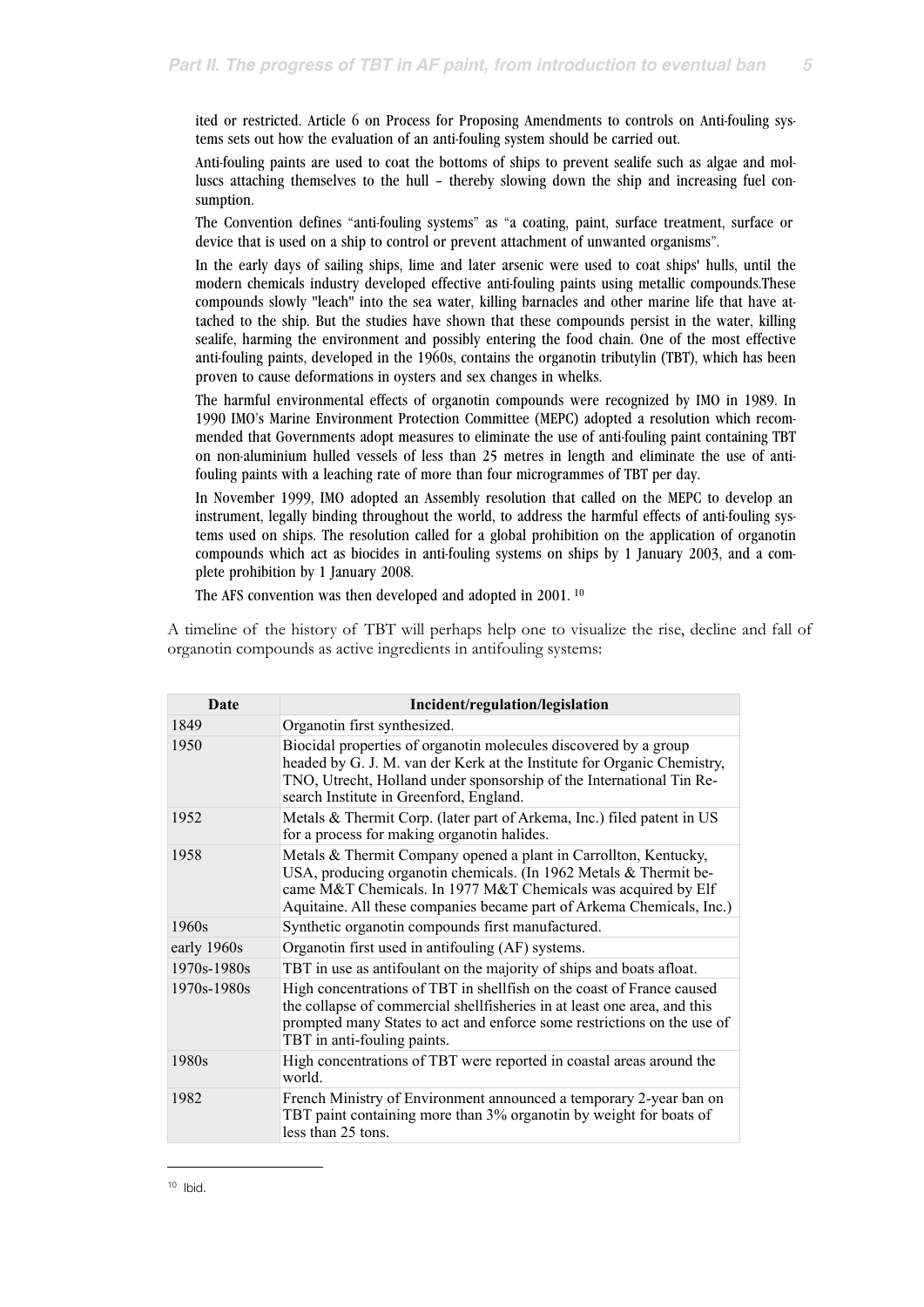| <b>Date</b> | Incident/regulation/legislation                                                                                                                                                                                                                                                                                                                                     |
|-------------|---------------------------------------------------------------------------------------------------------------------------------------------------------------------------------------------------------------------------------------------------------------------------------------------------------------------------------------------------------------------|
| 1986        | US Environmental Protection Agency (EPA) initiated a review of TBT<br>antifoulant registrations.                                                                                                                                                                                                                                                                    |
| 1987        | US EPA issued a Preliminary Determination to Cancel Certain Registra-<br>tions of TBT in which the agency proposed, among other things, to can-<br>cel all registrations which exceeded a daily release rate of 4.0<br>micrograms/cm <sup>2</sup> and prohibit the use of TBT antifouling paints on all<br>nonaluminum vessels under 65 feet LOA.                   |
| 1987        | Switzerland: The use of TBT-based antifouling paints banned in fresh-<br>water lakes. All antifoulants must be registered.                                                                                                                                                                                                                                          |
| 1986-1987   | UK prohibited the use of TBT-based paints on vessels less than 25 me-<br>ters length overall (25 m LOA) and on fish-farming equipment. TBT<br>antifoulants available only in 20 liter (L) containers. All antifoulants to<br>be registered as pesticides; Advisory Pesticides Committee must approve<br>sale and use. Washing/blasting slurry treated as hazardous. |
| 1988        | State of New York banned the sale and application of quick release<br>tributyltin antifoulant bottom paints as of January 1, 1988.                                                                                                                                                                                                                                  |
| 1988        | State of Rhode Island enacted the Tributyltin Antifoulant Paint Control<br>Act. The Act prohibits the distribution, possession, sale, application, or<br>offer for sale, use or application any marine antifoulant paints containing<br>tributyltin compounds.                                                                                                      |
| 1988        | US Congress enacted a partial ban on TBT antifouling paints,<br>eliminating the need for EPA action. The Organotin Paint Control Act<br>(OPACA) banned the application of antifouling paint containing<br>organotin to vessels less than 25 m LOA.                                                                                                                  |
| 1988        | Problems with TBT brought to the attention of the Marine Environment<br>Protection Committee of the IMO. Paris Commission requested IMO to<br>consider the need for measures under relevant legal instruments to re-<br>strict the use of TBT compounds on seagoing vessels.                                                                                        |
| 1989        | Canada banned the use of TBT antifouling paints on vessels less than 25<br>m LOA, with the exception of vessels with aluminum hulls.                                                                                                                                                                                                                                |
| 1989        | Australia prohibited the use of TBT-based paints on vessels less than 25<br>m LOA. Maximum leaching rate of 5 micrograms per square centimeter<br>per day (µg/cm2/day) for vessels greater than 25 m LOA. All dry-docks<br>must be registered with the Environmental Protection Agency because of<br>discharges. All antifoulants must be registered.               |
| 1989        | New Zealand: The application of TBT copolymer antifouling paint<br>banned with three exceptions: hulls of aluminum vessels, the aluminum<br>out-drive, or any vessel greater than 25 m LOA.                                                                                                                                                                         |
| 1989        | Norway prohibited the use of TBT-based paints on vessels less than 25<br>m LOA.                                                                                                                                                                                                                                                                                     |
| 1989        | US EPA issued a data call-in (DCI) to C K Witco and Elf Atochem (the<br>only companies manufacturing TBT-based hull coatings in the USA,<br>requiring 10 years of monitoring TBT concentrates in the water column,<br>sediments and tissues of marine organisms at specified locations.                                                                             |
| 1989        | Sweden prohibited the use of TBT-based paints on vessels less than 25<br>m LOA.                                                                                                                                                                                                                                                                                     |
| 1990        | IMO adopted a resolution recommending governments to adopt meas-<br>ures to eliminate antifouling paints containing TBT.                                                                                                                                                                                                                                            |
| 1990        | Germany prohibited the use of TBT-based paints on vessels less than 25<br>m LOA. Ban on retail sale. Ban on its use on structures for mariculture.<br>Regulation for the safe disposal of antifouling paints after removal.                                                                                                                                         |
| 1990        | The Netherlands prohibited the use of TBT-based paints on vessels less<br>than 25 m LOA. Washing/blasting slurry used to prepare TBT antifou-<br>lants to be treated as hazardous waste. TBT antifoulants available only<br>in 20 L containers. All antifoulants must be registered.                                                                                |
| 1991        | Europe (EC) prohibited the use of TBT-based paints on vessels less than<br>25 m LOA. TBT antifoulants available only in 20 L containers.                                                                                                                                                                                                                            |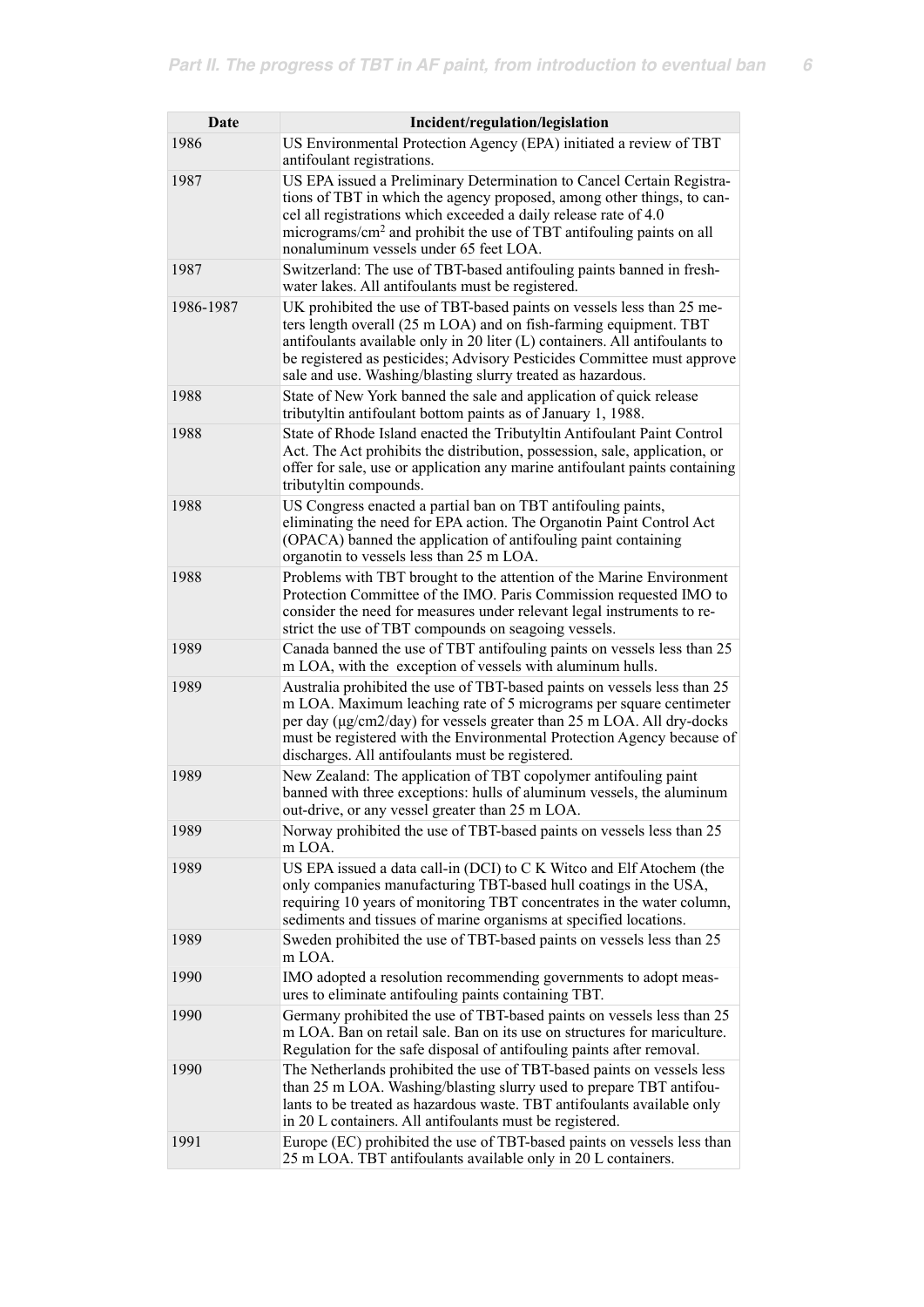| Date | Incident/regulation/legislation                                                                                                                                                                                                                                                                                                                                                                                                                                                                                                                                                                                                                                       |
|------|-----------------------------------------------------------------------------------------------------------------------------------------------------------------------------------------------------------------------------------------------------------------------------------------------------------------------------------------------------------------------------------------------------------------------------------------------------------------------------------------------------------------------------------------------------------------------------------------------------------------------------------------------------------------------|
| 1991 | Finland prohibited the use of TBT-based paints on boats less than 25 m<br>LOA.                                                                                                                                                                                                                                                                                                                                                                                                                                                                                                                                                                                        |
| 1991 | South Africa prohibited the use of TBT-based paints on vessels less than<br>25 m LOA. TBT antifoulants available only in 20 L containers. All anti-<br>foulants to be registered.                                                                                                                                                                                                                                                                                                                                                                                                                                                                                     |
| 1992 | Application of TBT antifoulings in Japan totally forbidden from 1992<br>on.                                                                                                                                                                                                                                                                                                                                                                                                                                                                                                                                                                                           |
| 1992 | By 1992 many individual nations had placed restrictions on the use of<br>TBT. This includes landlocked nations such as Switzerland and Austria,<br>to protect their inland waterways and lakes.                                                                                                                                                                                                                                                                                                                                                                                                                                                                       |
| 1992 | Sweden restricted TBT paint to maximum leaching rate of 4µg/cm <sup>2</sup> /day<br>for vessels greater than 25 meters LOA. All antifoulants must be regis-<br>tered.                                                                                                                                                                                                                                                                                                                                                                                                                                                                                                 |
| 1993 | New Zealand: The application of TBTO free-association paints banned.<br>Maximum leaching rate of 5µg/cm <sup>2</sup> /day for vessels greater than 25 me-<br>ters LOA. All antifoulants must be registered. Use of any organotin con-<br>taining antifouling paint prohibited.                                                                                                                                                                                                                                                                                                                                                                                        |
| 1997 | Japan prohibits the production of paint containing TBT.                                                                                                                                                                                                                                                                                                                                                                                                                                                                                                                                                                                                               |
| 1998 | MEPC agreed at its 41st session in April 1998 to establish a Working<br>Group at its 42nd session, later the same year, to begin work on drafting<br>mandatory regulations to phase out and eventually prohibit the use of<br>toxic anti-fouling systems containing organotin compounds such as<br>TBT.                                                                                                                                                                                                                                                                                                                                                               |
| 1999 | Three companies were producing TBT. The world's largest producer was<br>Witco with 75% of the world's market. In the USA Elf Atochem had<br>20% of the world market. The third company was Korean A. Song Woun<br>which had 5% of the world market share. Six major paint companies<br>manufactured and sold TBT based AF paint. International Paint had 28%<br>of the world market share, 34% of the European market share. Jotun had<br>18% in both markets. Hempel had 16% world share and 18% European<br>share. Chugoku, Sigma and Ameron had smaller shares. (Source Green-<br>peace, Amsterdam, "TBT: A Global Problem for the Marine Environ-<br>ment" 1999.) |
| 1999 | IMO adopted an Assembly resolution that called on the MEPC to<br>develop an instrument, legally binding throughout the world, to address<br>the harmful effects of anti-fouling systems used on ships. The resolution<br>called for a global prohibition on the application of organotin<br>compounds which act as biocides in antifouling systems on ships by 1<br>January 2003, and a complete prohibition by 1 January 2008.                                                                                                                                                                                                                                       |
| 2000 | The Canadian Pest Management Regulatory Agency (PMRA) stopped<br>accepting or processing applications to register new organotin antifoul-<br>ing paints and began a nationwide phase out of these products.                                                                                                                                                                                                                                                                                                                                                                                                                                                           |
| 2000 | The Biocidal Products Directive (BPD) entered into force in the EU to<br>regulate the production, marketing and use of non-agricultural products<br>intended for biocidal purposes which included antifouling paints.                                                                                                                                                                                                                                                                                                                                                                                                                                                 |
| 2001 | Vessels operating in Alaskan waters must not be repainted with<br>TBT anti-foulings (Alaskan state law, 1/1/2001).                                                                                                                                                                                                                                                                                                                                                                                                                                                                                                                                                    |
| 2001 | IMO adopted a new International Convention on the Control of Harmful<br>Anti-fouling Systems on Ships, which prohibited the use of harmful<br>organotins in antifouling paints used on ships and established a<br>mechanism to prevent the potential future use of other harmful<br>substances in anti-fouling systems. The convention was to enter into<br>force 12 months after 25 States representing 25% of the world's<br>merchant shipping tonnage ratified it.                                                                                                                                                                                                 |
| 2002 | Canada completely banned the sale and use of TBT antifouling paints.                                                                                                                                                                                                                                                                                                                                                                                                                                                                                                                                                                                                  |
| 2003 | Annex 1 to the AFS Convention, application of organotin compounds,<br>e.g. TBT-based paints, has been banned since 1 January 2003.                                                                                                                                                                                                                                                                                                                                                                                                                                                                                                                                    |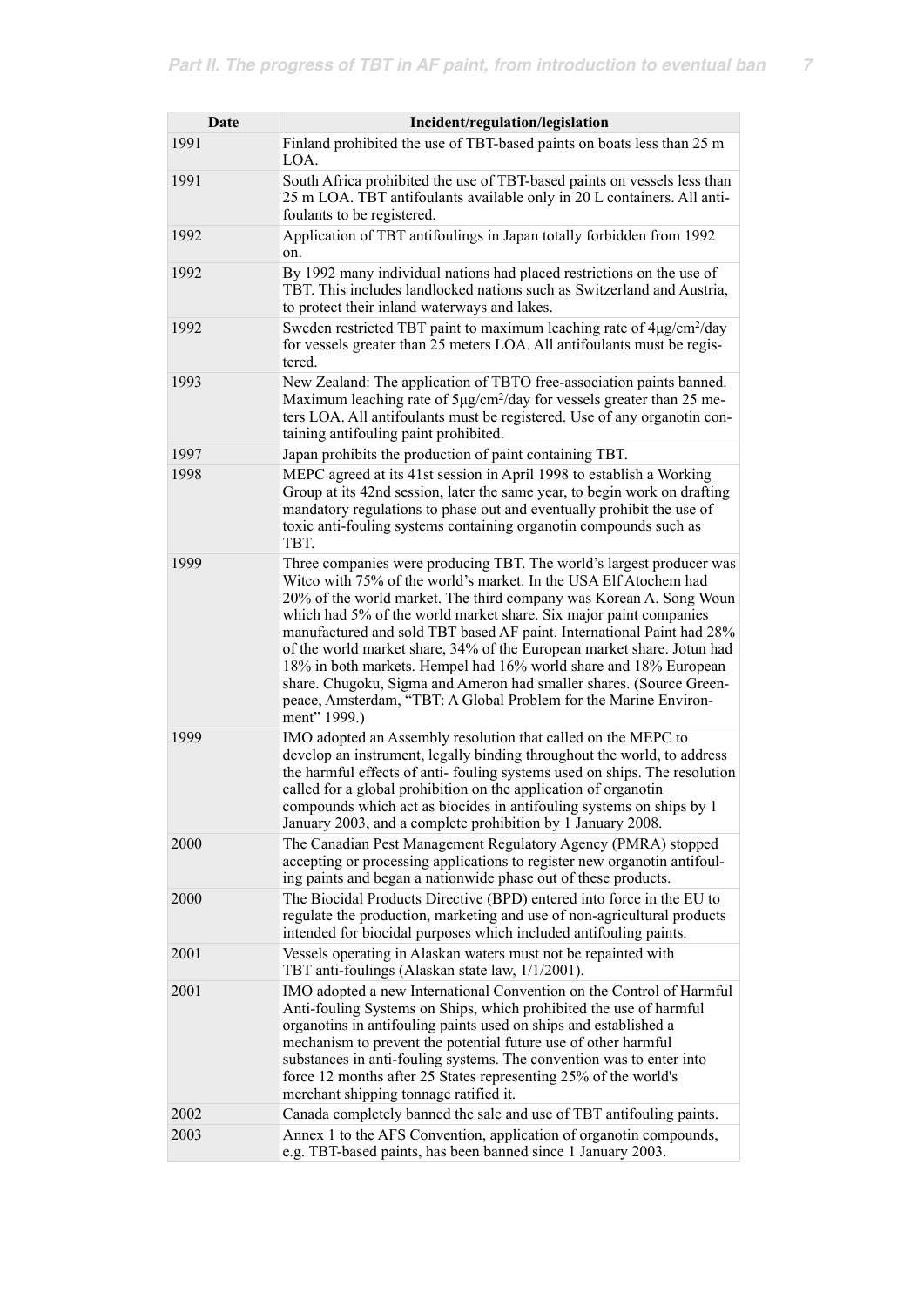| Date | Incident/regulation/legislation                                                                                                                                                                                                                                                                                                                                                                                                                                |
|------|----------------------------------------------------------------------------------------------------------------------------------------------------------------------------------------------------------------------------------------------------------------------------------------------------------------------------------------------------------------------------------------------------------------------------------------------------------------|
| 2003 | Application of TBT antifoulings to all vessels forbidden in all EU coun-<br>tries under EU law.                                                                                                                                                                                                                                                                                                                                                                |
| 2003 | New EU law to be brought into force forbidding application of TBT<br>antifoulings to any ship flying the flag of an EU country from April<br>2003 and banning the presence of TBT on all ships hulls by $1/1/2008$ .<br>Ships changing flag to that of an EU country, where TBT was applied<br>after 1/1/2003, must remove all TBT from the hull or apply a sealer coat.                                                                                       |
| 2003 | All antifoulings applied in Australia require registration with NRA (Na-<br>tional Registration Authority) under pesticide laws. Registration of TBT<br>antifoulings forbidden from June 2003.                                                                                                                                                                                                                                                                 |
| 2004 | EPA released its final ambient water quality criteria for TBT in January<br>2004, pursuant to Section 304(a) of the Clean Water Act (CWA).                                                                                                                                                                                                                                                                                                                     |
| 2008 | Complete ban by IMO on TBT in AF paint. Ships either:<br>(a) shall not bear such compounds on their hulls or external parts<br>or surfaces; or<br>(b) shall bear a coating that forms a barrier to such compounds<br>leaching from the underlying non-compliant anti-fouling<br>systems.<br>This applies to all ships (including fixed and floating platforms, floating<br>storage units (FSUs), and Floating Production Storage and Offtake units<br>(FPSOs). |
| 2008 | Vessels coated with active TBT paint are prohibited entry into EU ports<br>irrespective of flag.                                                                                                                                                                                                                                                                                                                                                               |

**The effects of TBT continue in sediments in ports and harbors, around shipyards. Assurances about a short half life and no lasting harm to the environment have been shown to be vain.** 

While TBT has largely gone out of use in antifouling paint, some nations have not subscribed to the IMO regulations. Indeed, there is some possibility that some countries may challenge in court under fair competition law the right of nations to forbid TBT coated ships from entering ports of nations which do forbid TBT bearing hulls in their waters.<sup>11</sup>

The effects of TBT continue in sediments in ports and harbors and around shipyards. Assurances about a short half life and no lasting harm to the environment have been shown to be vain.

<span id="page-7-0"></span><sup>11</sup> S. Bray, "The long-term Recovery of the Bioindicator Species Nucella lapillus from Tributyltin Pollution." University of Southampton, Thesis submitted for the degree of Doctor of Philosophy, pp 204-205, (2005)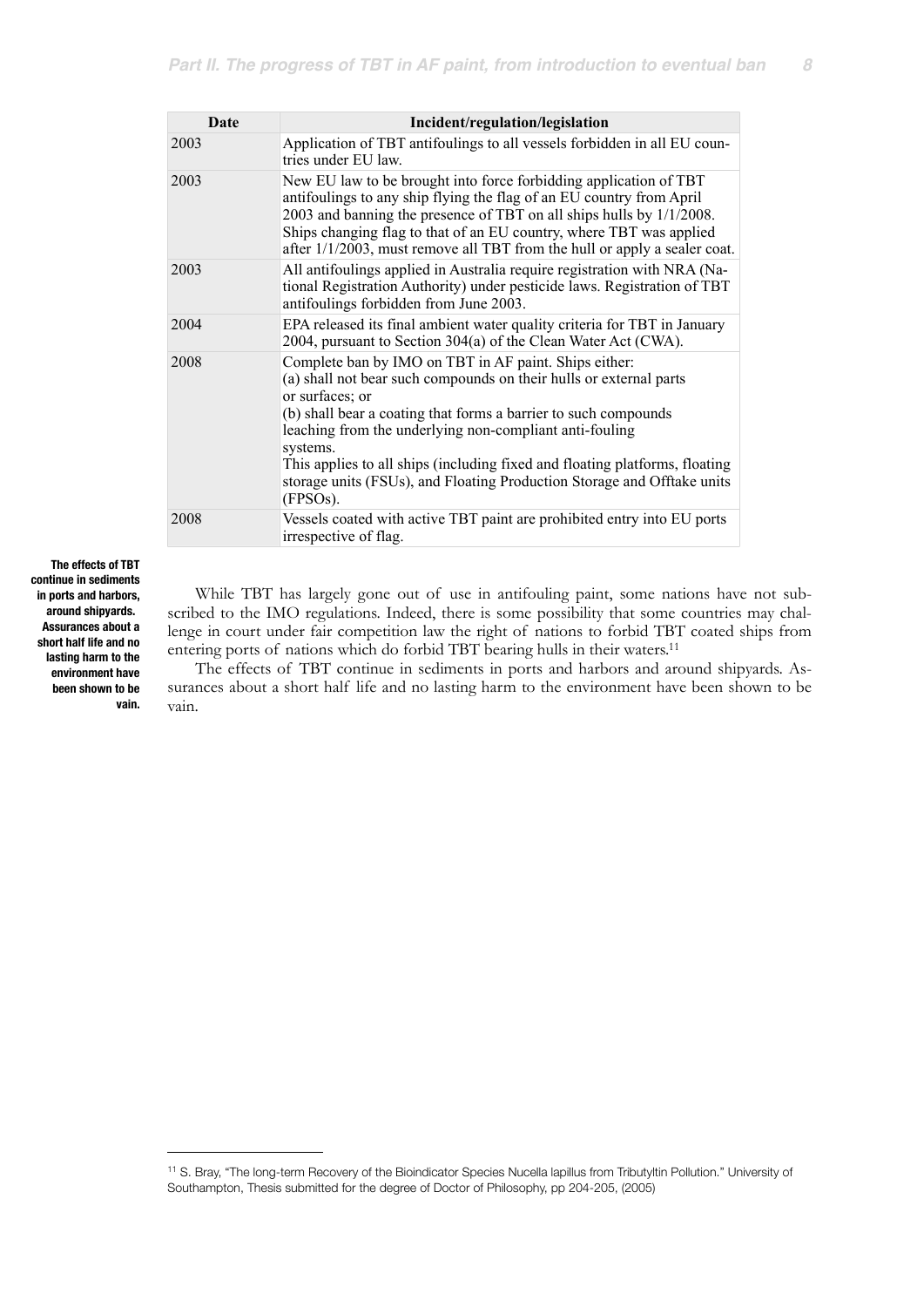# **Part III. Legislation and regulation restricting the use of copper and other biocides in AF paints**

As TBT based AF paints were outlawed, they were replaced in the main by AF systems which rely on copper and a variety of other biocides for their efficacy.

Copper and the other biocides were considered a less harmful alternative to TBT and were intended to be used until a better alternative became available, as explained in the following extract from a Greenpeace publication from 1999.

There are several alternative products on the market. In some alternative anti-fouling systems, TBT has been replaced by another biocide. Examples of other biocides that are used in antifouling paints are Irgarol, which is an atrazine biocide, zineb, ziram and thiram. The TBT problem is replaced by another problem. An alternative that has been on the market for a long time already before TBT was introduced, is copper-based anti-fouling paint. Copper is less harmful to the marine environment compared to TBT and is proposed as intermediate alternative by most IMO-countries.[12](#page-8-0)

### **Precautionary principle**

The IMO's Resolution on early and effective application of the International Convention on the Control of Harmful Anti-fouling Systems on Ships made mention of the precautionary approach, as set out in Principle 15 of the United Nations Rio Declaration on Environment and Development, which states:

Principle 15. Precautionary principle

In order to protect the environment, the precautionary approach shall be widely applied by States according to their capabilities. Where there are threats of serious or irreversible damage, lack of full scientific certainty shall not be used as a reason for postponing cost-effective measures to prevent environmental degradation.[13](#page-8-1)

The precautionary principle or precautionary approach states that if an action or policy has a suspected risk of causing harm to the [public](http://en.wikipedia.org/wiki/Public) or to the environment, in the absence of scientific consensus that the action or policy is harmful, the burden of proof that it is not harmful falls on those taking the action.

This principle allows policy makers to make discretionary decisions in situations where there is the possibility of harm from taking a particular course or making a certain decision when extensive scientific knowledge on the matter is lacking. The principle implies that there is a social responsibility to protect the public from exposure to harm, when scientific investigation has found a plausible risk. These protections can be relaxed only if further scientific findings emerge that provide sound evidence that no harm will result.

In some legal systems, as in the law of the European Union, the application of the precautionary principle has been made a statutory requirement[.14](#page-8-2)

This is highly relevant to the application of biocidal antifouling paint on ship hulls where there is considerable conflict in scientific and pseudo-scientific opinion and reports with regard to the environmental consequences of such application. The differing opinions are not so surprising since industry often funds or commissions the investigations, and profits, values and vested interests can play their part in influencing the results.

The precautionary principle when exactly followed can circumvent the problem. As its title suggests, this approach leans towards an environmentally safe rather than a hazardous stance. It was built into the IMO Convention on the Control of Harmful Antifouling Systems and no doubt is guiding and will guide regulations on the subject of harmful antifouling systems and potentially harmful antifouling systems.

**Principle 15. Precautionary principle. In order to protect the environment, the precautionary approach shall be widely applied by States according to their capabilities. Where there are threats of serious or irreversible damage, lack of full scientific certainty shall not be used as a reason for postponing costeffective measures to prevent environmental degradation.**

<span id="page-8-0"></span><sup>12 &</sup>quot;TBT: A Global Problem for the Marine Environment," Greenpeace Amsterdam, 1999.

<span id="page-8-1"></span><sup>&</sup>lt;sup>13</sup> Report of the United Nations Conference on Environment and Development, United Nations General Assembly, 12 August 1992

<span id="page-8-2"></span><sup>14</sup> http://en.wikipedia.org/wiki/Precautionary\_principle, accessed 12 September 2011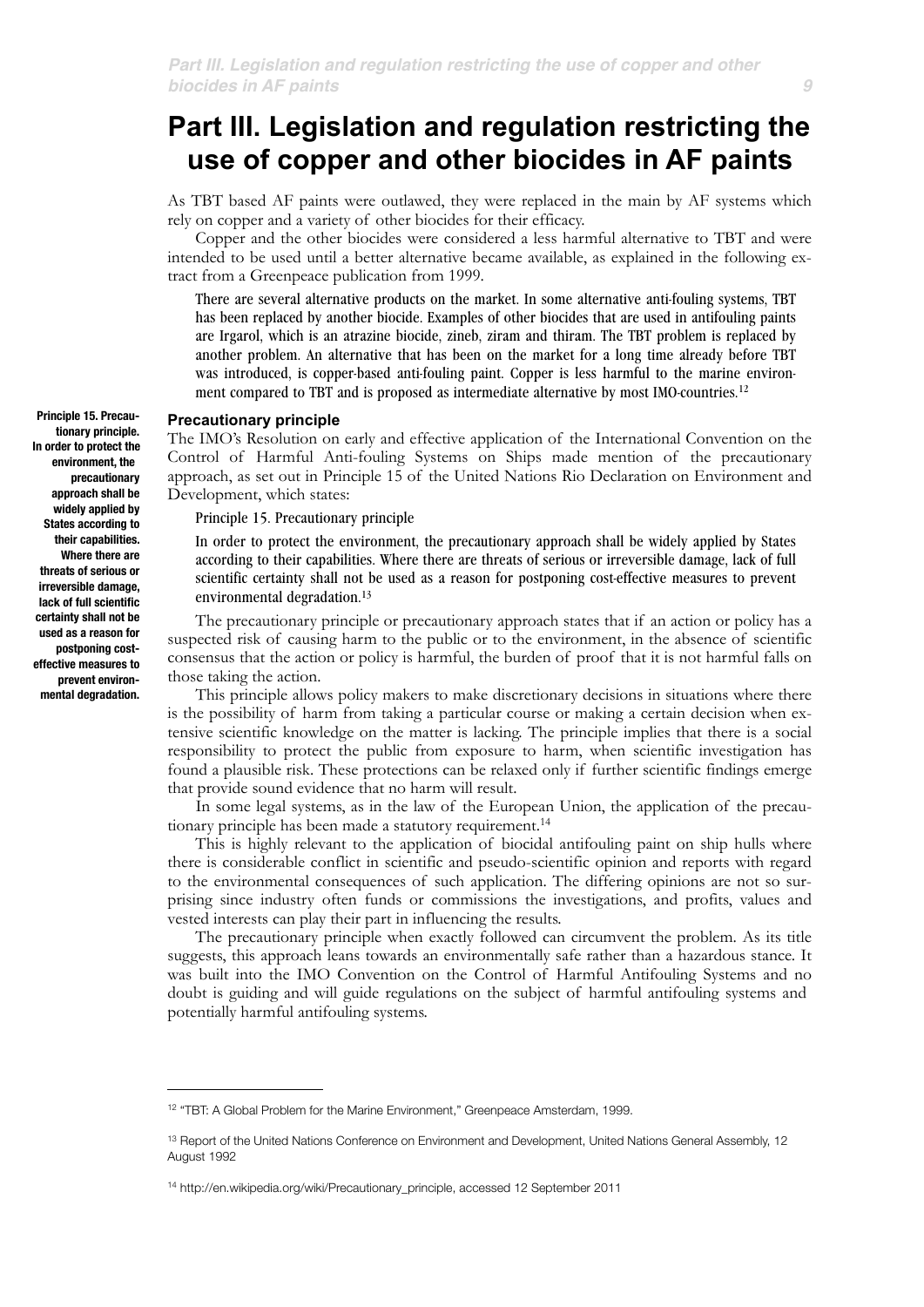# **Timeline of progress of copper and other biocides in AF paint**

The following timeline lists some of the findings, restrictions and legislation regarding the use of copper and other biocides in antifouling paints to date. Since part of the purpose of this White Paper is to draw a parallel between the progress and fate of TBT and the progress and anticipated fate of other harmful biocides in AF coatings, it is worth comparing the TBT timeline given above with this timeline.

This timeline includes restrictions on the use of copper and also a number of alternative or co-biocides in use in AF paints. These include Irgarol 1051, Diuron, DCOIT (SeaNine 211), copper and zinc pyrithione, Dichlofluanid, Chlorothalonil, Econea, Medetomidine, Triphenylborane, Capsaicin, DDT and a number of other biocides.

| Date               | Incident/regulation/legislation                                                                                                                                                                                                                                                                                                                                                                                                                                                                                                                                                                                             |
|--------------------|-----------------------------------------------------------------------------------------------------------------------------------------------------------------------------------------------------------------------------------------------------------------------------------------------------------------------------------------------------------------------------------------------------------------------------------------------------------------------------------------------------------------------------------------------------------------------------------------------------------------------------|
| $1990s -$<br>2000s | USA: Dissolved copper found to exceed levels allowed by state laws in marinas and<br>harbors of the Chesapeake Bay in Maryland, of Port Canaveral and Indian River<br>Lagoon in Florida, and in areas of Washington State.                                                                                                                                                                                                                                                                                                                                                                                                  |
| 1990s<br>(early)   | Irgarol 1051 and other biocides, introduced as alternatives to TBT, found to be con-<br>taminating salt and fresh water in Europe.                                                                                                                                                                                                                                                                                                                                                                                                                                                                                          |
| 1992               | Sweden: No antifouling products with Diuron have been approved since the first<br>approval process of antifouling products in 1992.<br>No antifouling products have been approved for use on pleasure boats in freshwater<br>since 1992.                                                                                                                                                                                                                                                                                                                                                                                    |
| 1999               | NL: Following an environmental risk assessment, the Netherlands banned the use of<br>copper-containing antifoulant paints for use on personal watercraft in 1999. The<br>Netherlands also banned the cleaning or scrubbing of copper-bearing antifouling<br>coatings.                                                                                                                                                                                                                                                                                                                                                       |
| 1999               | November 1999, IMO adopted an Assembly resolution that called on the MEPC to<br>develop an instrument, legally binding throughout the world, to address the harmful<br>effects of antifouling systems used on ships.<br>With the phasing out of TBT in AF paints, copper in its various forms and a variety<br>of other biocides became increasingly prevalent as alternative biocides. When TBT<br>was finally banned, copper and other non-tin biocides replaced it in the main.                                                                                                                                          |
| 1999               | UK: Professional products based upon RH-287 banned on vessels under 25 meters<br>in length.                                                                                                                                                                                                                                                                                                                                                                                                                                                                                                                                 |
| 1999-<br>2000      | UK: It was also recommended that all amateur uses of antifouling products contain-<br>ing Chlorothalonil should be revoked after studies on human toxicology indicated<br>that the risk of skin sensitization was unacceptably high. Amateur and professional<br>use of TCMTB (Thiocyanomethylthiobenzothiazole) was revoked due to failure to<br>supply outstanding data requirements.                                                                                                                                                                                                                                     |
| 2000               | UK: Registration of Diuron in antifouling products was revoked in the UK in 2000,<br>in view of its low degradability in seawater and low safety margin for adverse human<br>hematological effects.                                                                                                                                                                                                                                                                                                                                                                                                                         |
| 2000               | UK: The amateur use of Irgarol 1051 was revoked due to environmental concerns<br>and professional use was revoked due to failure to supply data requirements.                                                                                                                                                                                                                                                                                                                                                                                                                                                               |
| 2000               | The EU Biocidal Products Directive (BPD) entered into force 14 May 2000 intend-<br>ing to regulate the production, marketing and use of non-agricultural products in-<br>tended for biocidal purposes. This includes antifouling substances and antifouling<br>paints. Producers, importers and marketers of biocides in Europe must have their<br>products registered with the BPD, which requires them to demonstrate that the par-<br>ticular products and the biocides they contain are of low risk to the environment<br>and humans while being effective enough at allowed levels to do what it is supposed<br>to do. |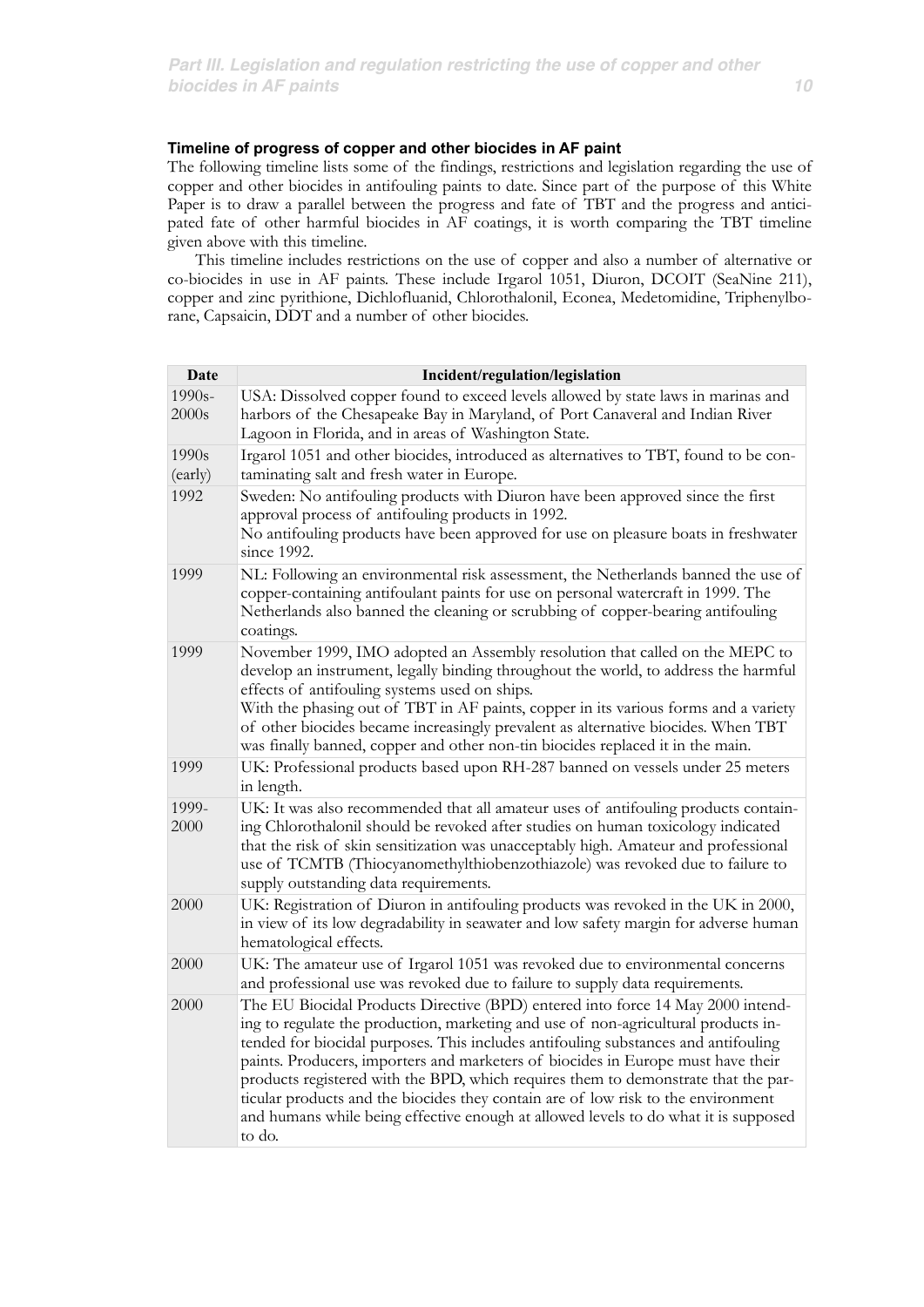| Date             | Incident/regulation/legislation                                                                                                                                                                                                                                                                                                                                                                                                                                                                                                                                          |
|------------------|--------------------------------------------------------------------------------------------------------------------------------------------------------------------------------------------------------------------------------------------------------------------------------------------------------------------------------------------------------------------------------------------------------------------------------------------------------------------------------------------------------------------------------------------------------------------------|
| 2001             | A treaty entitled "The International Convention on the Control of Harmful Anti-<br>fouling Systems on Ships" (AFS Convention) was adopted in a Diplomatic Confer-<br>ence of the IMO.<br>Article 4 of the AFS Convention requires that those parties acceding to the Conven-                                                                                                                                                                                                                                                                                             |
|                  | tion prohibit or restrict the use of harmful antifouling systems on ships flying their<br>flag or operating under their authority as well as any ship that enters a port, shipyard<br>or offshore terminal of a party.                                                                                                                                                                                                                                                                                                                                                   |
|                  | Annex 1 attached to the Convention lists antifouling systems to be prohibited. It<br>specifically mentions organotin compounds acting as biocides.                                                                                                                                                                                                                                                                                                                                                                                                                       |
|                  | But the Convention also established a mechanism for other harmful systems to be<br>added to Annex 1 in the future. Such systems believed to be harmful can be pro-<br>posed by any party to be added as an amendment to Annex 1. Proposals to be re-<br>viewed by a technical team and added as prohibited systems if found to be harmful.                                                                                                                                                                                                                               |
| $2002 -$<br>2003 | With US EPA water standards for dissolved copper in marine waters at 3.1 parts per<br>billion (ppb) and EPA considering reduction of this to 1.9 ppb, studies found con-<br>centrations as high as 8 ppb in San Diego Bay and 29 ppb in Newport Beach, Cali-<br>fornia. Other studies showed that 90% of dissolved copper in boat basins comes<br>from copper-based antifouling paint.                                                                                                                                                                                   |
| 2003             | Denmark: In September 2003 the Ministry of the Environment published Statutory<br>Order No. 792 restricting import, sale and use of biocidal antifouling paint. The or-<br>der includes:                                                                                                                                                                                                                                                                                                                                                                                 |
|                  | Import, sale and use of antifouling paint containing the biocides Diuron (CAS no.<br>330-54-1) or Irgarol (CAS no. 28159-98-0) on vessels of a total length of less than<br>25 m as defined by ISO 8666, shall be prohibited.                                                                                                                                                                                                                                                                                                                                            |
|                  | Import, sale and use of biocidal antifouling paint on pleasure craft which are used<br>predominantly in freshwaters shall be prohibited.                                                                                                                                                                                                                                                                                                                                                                                                                                 |
|                  | Import, sale and use of biocidal antifouling paint, for which the release of copper<br>exceeds 200 mg $Cu/cm2$ within the first 14 days and 350 mg $Cu/cm2$ within the first<br>30 days counted from the day it was applied, shall be prohibited on pleasure craft of<br>more than 200 kilograms used primarily in salt waters.                                                                                                                                                                                                                                          |
|                  | Import, sale and use of biocidal antifouling paint on pleasure craft of less than 200<br>kilograms used primarily in salt waters shall be prohibited.                                                                                                                                                                                                                                                                                                                                                                                                                    |
|                  | Import, sale and use of biocidal antifouling paint on pleasure craft releasing sub-<br>stances that meet the requirements of classification for environmental impact with<br>the risk phrase, "May cause long-term adverse effects in the aquatic environment,"<br>(R53) alone or in combination with other risk phrases concerning harm to the<br>aquatic environment, shall be prohibited after 1 January 2006.                                                                                                                                                        |
| 2004             | Sweden banned use of copper in AF paint on the East (Baltic) coast. Sweden re-<br>stricted use of copper in AF paints on the West coast of Sweden.                                                                                                                                                                                                                                                                                                                                                                                                                       |
| 2005             | USA: Use of copper in antifoulings under review by EPA as part of re-registration<br>eligibility decision (RED) process. Review should be complete in 2015.<br>US Department of State and EPA also reviewing environmental inputs of copper<br>from antifoulings used on US Government vessels. Decision (under Uniform Na-<br>tional Discharge Standards [UNDS] regulations) expected in 2008/9 which will set<br>maximum copper leaching rate for antifouling products used.<br>All antifoulings applied in the USA require registration both Federally with the Envi- |
| 2005             | ronmental Protection Agency (US EPA) and with each state authority.<br>Regional Water Quality Control Board San Diego region introduces restrictions on                                                                                                                                                                                                                                                                                                                                                                                                                  |
|                  | the use of copper-based hull paints.                                                                                                                                                                                                                                                                                                                                                                                                                                                                                                                                     |
| 2008             | USA: A re-registration program in progress whereby chemicals registered before 1<br>Nov 1984 must be re-evaluated and re-registered to comply with contemporary<br>safety standards and data requirements. Cuprous oxide was included in this program<br>and the process was scheduled to be finalized in 2010. Further, a registration review                                                                                                                                                                                                                           |
|                  | program had been initiated covering all approved pesticides ensuring a periodical re-<br>evaluation to establish that the products were still safe to use.                                                                                                                                                                                                                                                                                                                                                                                                               |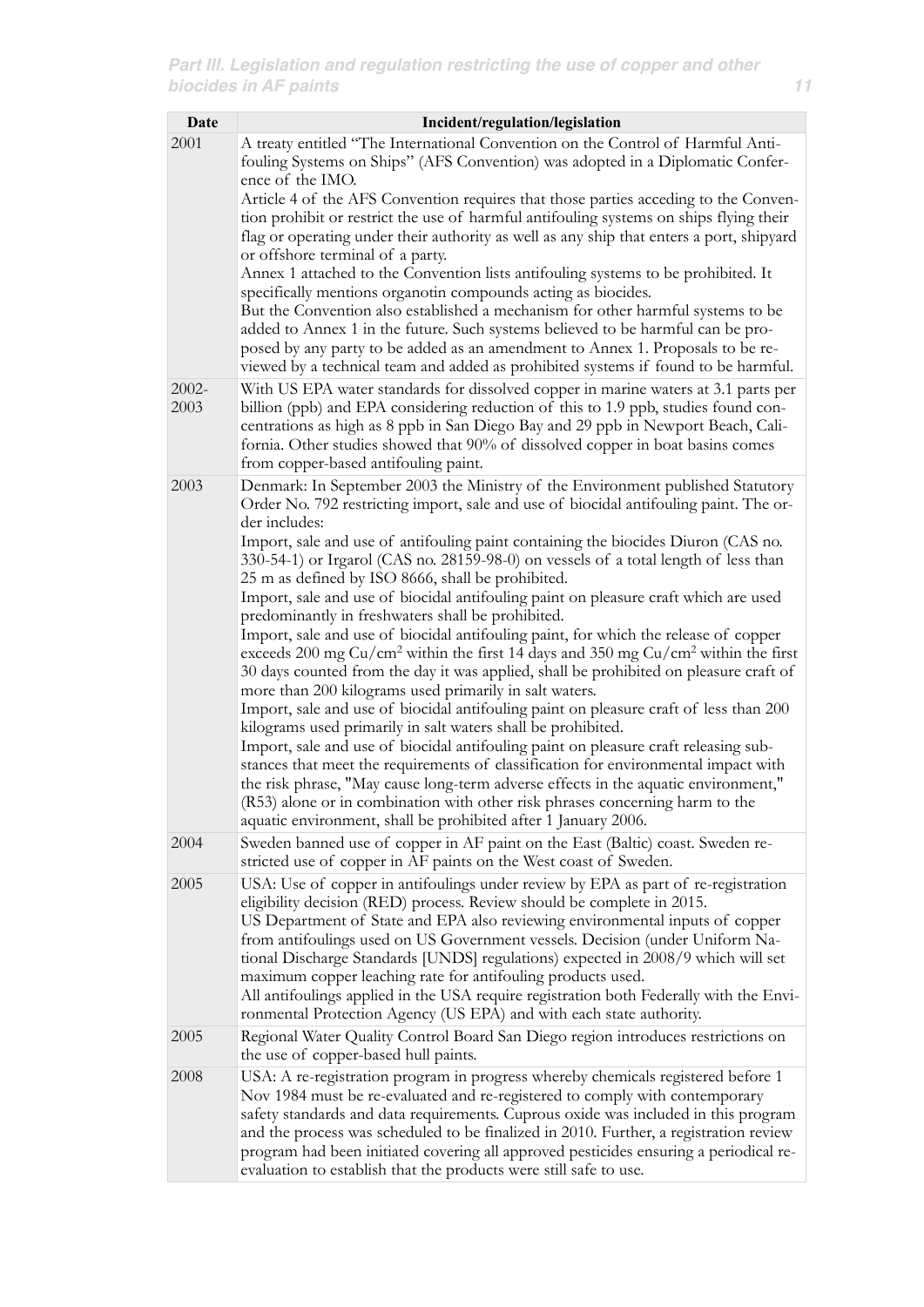| <b>Date</b> | Incident/regulation/legislation                                                                                                                                                                                                                                                                                                                                                                                                                                                                                                                                                                                                                                                                                                                                                                                                                    |
|-------------|----------------------------------------------------------------------------------------------------------------------------------------------------------------------------------------------------------------------------------------------------------------------------------------------------------------------------------------------------------------------------------------------------------------------------------------------------------------------------------------------------------------------------------------------------------------------------------------------------------------------------------------------------------------------------------------------------------------------------------------------------------------------------------------------------------------------------------------------------|
| 2008        | Canada established a maximum copper release rate limit for antifouling paints of 40<br>microgram/cm <sup>2</sup> painted surface per day. All registered antifoulings containing<br>copper must have a release rate of less than $40\mu$ g copper/cm <sup>2</sup> /day. All antifoulings<br>applied in Canada require registration with the Government.                                                                                                                                                                                                                                                                                                                                                                                                                                                                                            |
| 2008        | EU: Antifoulings applied in EU member states must be notified or authorized for<br>use. Products requiring sale in UK, Sweden, Malta, Netherlands, Eire, Belgium, Fin-<br>land and Austria must be registered under national pesticide laws before supply can<br>begin. The EU Biocidal Products Directive (98/8/EC) now active and a review of<br>all antifouling biocides submitted for approval begun. Decisions on acceptability of<br>these biocides not expected before 2010 at the earliest. If a biocide is deemed "ac-<br>ceptable" under the BPD, EU member states will then re-review antifouling prod-<br>ucts containing them that exist on the market. If acceptable, a product registration<br>will be issued allowing sale and application of the product. Products deemed "unac-<br>ceptable" will be removed from the EU market. |
| 2008        | US EPA awarded \$190,000 in funding for Project NP00946501-4 entitled "Safer Al-<br>ternatives to Copper Antifouling Paints for Marine Vessels" designed to find viable<br>alternatives to copper hull paints.                                                                                                                                                                                                                                                                                                                                                                                                                                                                                                                                                                                                                                     |
| 2010        | Department of Pesticide Regulation in California announces decision to initiate<br>reevaluation of copper based antifouling paint pesticides. The list of products<br>included in the reevaluation includes 179 products from 13 ship hull/boat bottom<br>paint manufacturers. The substances under reevaluation include copper hydroxide<br>and copper oxide.                                                                                                                                                                                                                                                                                                                                                                                                                                                                                     |
| 2011        | Estimates place use of copper and other biocide based AF paints at 90% of ship<br>and boat hull coatings currently in use.                                                                                                                                                                                                                                                                                                                                                                                                                                                                                                                                                                                                                                                                                                                         |
| 2011        | USA, California: A legislative analysis prepared for the May 2 hearing before the<br>Environmental Quality Committee reported that approximately 322 acres of San<br>Diego Bay are listed as "impaired" because of dissolved copper. And it quoted the<br>San Diego Regional Water Quality Control Board as reporting that approximately 98<br>percent of total copper loading in the San Diego Yacht Basin originates from<br>copper-based antifouling paints applied to the hulls of recreational vessels.                                                                                                                                                                                                                                                                                                                                       |
| 2011        | California introduces legislation banning the use of copper in AF paint on recrea-<br>tional craft sold or used in California and the application of such paint.                                                                                                                                                                                                                                                                                                                                                                                                                                                                                                                                                                                                                                                                                   |
| 2011        | May 3, Washington State Gov. Chris Gregoire signed legislation prohibiting the sale<br>of recreational vessels 65 feet and smaller with copper-based antifouling paint be-<br>ginning Jan. 1, 2018, and the sale or use of paint with more than 0.5 percent copper<br>beginning Jan. 1, 2020.                                                                                                                                                                                                                                                                                                                                                                                                                                                                                                                                                      |
| 2011        | Final Report of the US EPA Project Safer Alternatives to Copper Antifouling Paints<br>for Marine Vessels concluded that "viable alternatives to copper do exist and are<br>available for use today."<br>"This project achieved its goal to find viable alternatives that performed similar to<br>copper paints. Moreover, high performing alternatives were identified that are avail-<br>able for use today. Thorough evaluations of cleaning strategies also were conducted<br>and indicated that alternatives can be cleaned effectively and cost consciously. Finally,<br>insights were made in better understanding the coating application procedures used<br>for alternative coatings. All of which are believed to have cost-effective long term<br>benefits that should help increase the use of these products."                         |
| 2011        | The Shelter Island Yacht Basin in the Port of San Diego subsidized the removal of<br>copper antifouling paints from privately owned boats if the owners replace it with a<br>non-biocidal hull paint. Funding from the California State Water Resources Control<br>Board.                                                                                                                                                                                                                                                                                                                                                                                                                                                                                                                                                                          |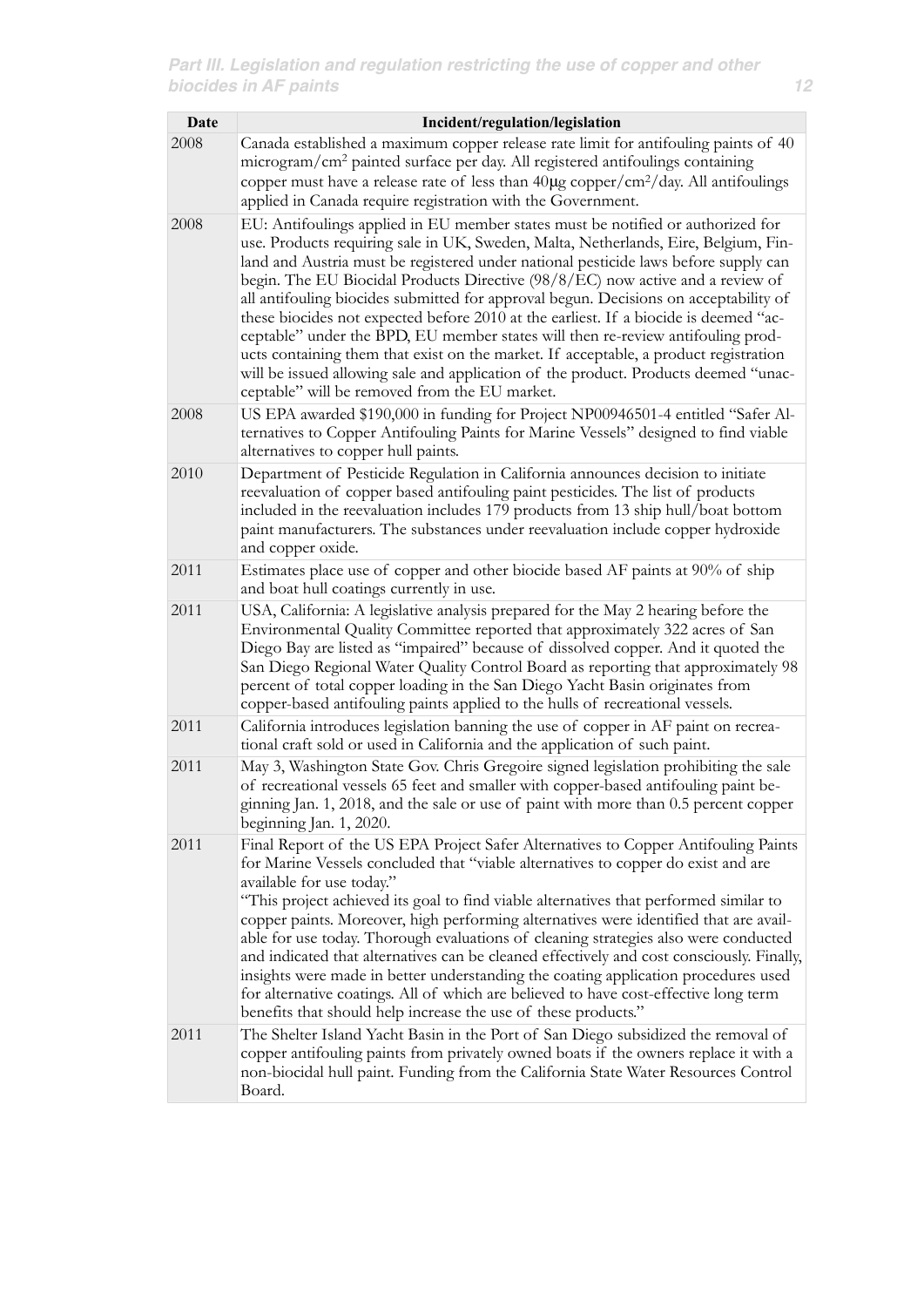### **Details of legislation**

The recent legislation in Washington and California in the USA is particularly interesting since it sets a likely precedent for further restrictions in the USA and internationally.

### **Washington State**

Following is the final report of the bill as enacted:

FINAL BILL REPORT

### SSB 5436

### C 248 L 11

# Synopsis as Enacted

Brief Description: Regarding the use of antifouling paints on recreational water vessels.

Sponsors: Senate Committee on Natural Resources & Marine Waters (originally sponsored by Senators Ranker, Shin, Litzow, Swecker, Tom, Harper, Nelson, Hobbs, Fraser, Rockefeller, White, Kilmer, Conway and Kline).

Senate Committee on Natural Resources & Marine Waters

House Committee on Environment

Background: Aquatic antifouling paints are used on water vessel hulls to prevent the growth of aquatic organisms such as barnacles and algae. Most of these antifouling paints use copper to reduce the growth.

According to a 2007 study, the Department of Ecology (DOE) has conducted research measuring copper concentrations in marinas and found the primary source of copper to be from the antifouling paints found on boat hulls. Research has shown copper to be highly toxic to aquatic life. Summary: Recreational water vessels are defined as a vessel that is less than 65 feet in length, and used primarily for pleasure or leased, rented, or chartered to a person for the pleasure of that person. It does not include a vessel that is subject to United States Coast Guard inspection and is engaged in commercial use or carries paying passengers.

After January 1, 2018, new recreational water vessels with antifouling paint containing copper may not be sold in the state. Beginning January 1, 2020, the sale of copper antifouling paint intended for use on recreational water vessels is prohibited.

DOE is required to be responsible for the enforcement of the chapter. The money from the civil penalties collected must be deposited into the state Toxics Control Account.

DOE may establish a state wide advisory committee after January 1, 2016, to assist DOE in the implementation of the Act. DOE is also required to study how antifouling paints affect marine organisms and water quality. The study is in addition to the requirement to survey the manufacturers of antifouling paints to determine the type of paints available and report the findings of the survey to the Legislature by January 1, 2018.

DOE may adopt rules to implement the act.

Votes on Final Passage:

Senate 46 3

House  $62 \qquad 32$  (House amended)

Senate 38 10 (Senate concurred)

Effective: July 22, 2011.

––––––––––––––––––––––

*is analysis was prepared by non-partisan legislative sta*ff *for the use of legislative members in their deliberations. is analysis is not a part of the legislation nor does it constitute a statement of legislative intent[.15](#page-12-0)*

Following is the original report on the Senate Bill showing the arguments pro and con:

SENATE BILL REPORT

SB 5436

As of February 10, 2011

**According to a 2007 study, the Department of Ecology (DOE) has conducted research measuring copper concentrations in marinas and found the primary source of copper to be from the antifouling paints found on boat hulls. Research has shown copper to be highly toxic to aquatic life.**

<span id="page-12-0"></span><sup>15</sup> Final Bill Report SSB 5436, Washington State, 22 July 2011.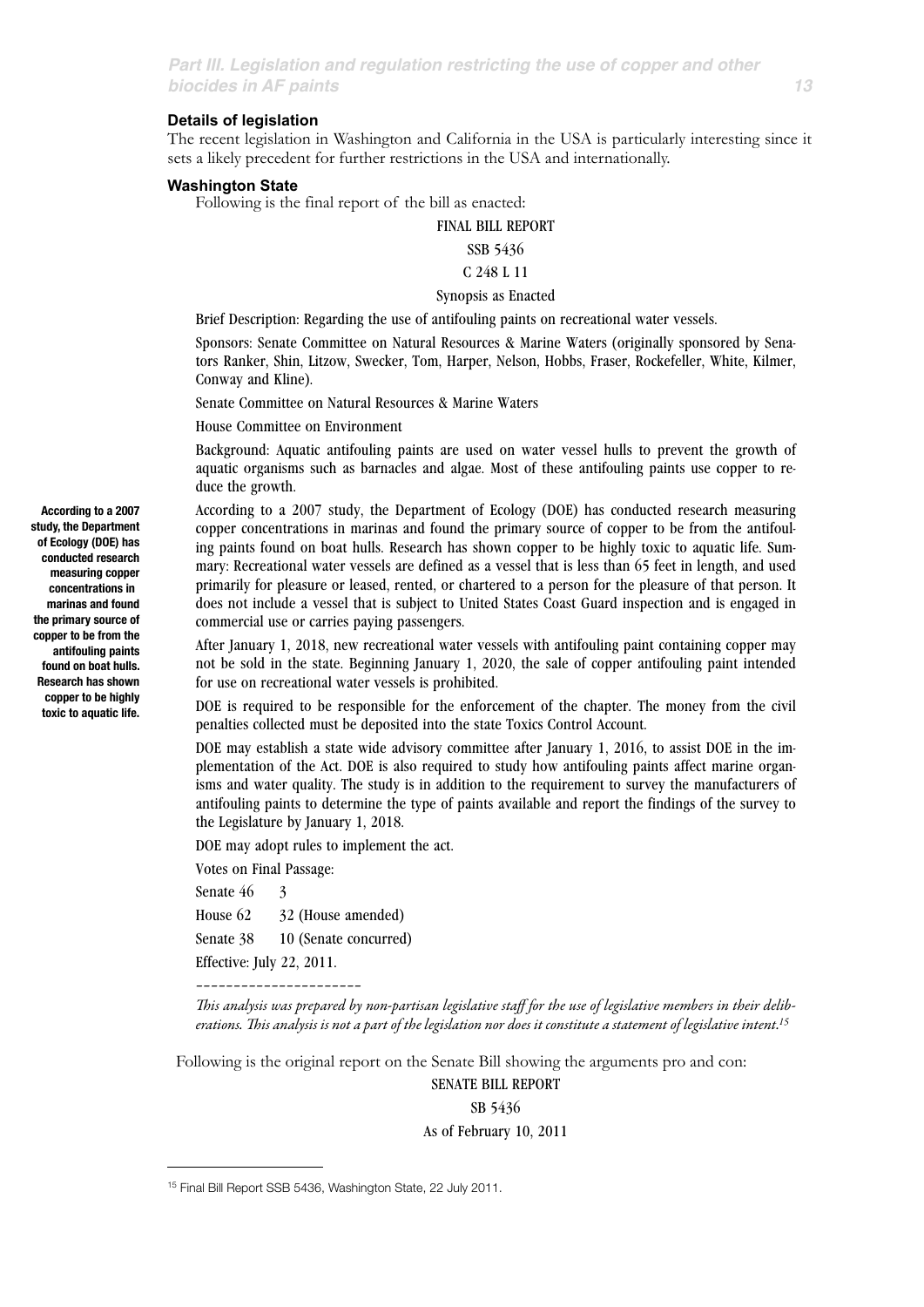Title: An act relating to reducing copper in antifouling paints used on recreational water vessels.

Brief Description: Reducing copper in antifouling paints used on recreational water vessels.

Sponsors: Senators Ranker, Shin, Litzow, Swecker, Tom, Harper, Nelson, Hobbs, Fraser, Rockefeller, White, Kilmer, Conway and Kline.

Brief History:

Committee Activity: Natural Resources & Marine Waters: 1/26/11.

SENATE COMMITTEE ON NATURAL RESOURCES & MARINE WATERS

Staff: Sherry McNamara (786-7402)

Background: Aquatic antifouling paints are used on water vessel hulls to prevent the growth of aquatic organisms such as barnacles and algae. Most of these antifouling paints use copper to reduce the growth.

According to a 2007 study, the Department of Ecology has conducted research measuring copper concentrations in marinas and found the primary source of copper to be from the antifouling paints found on boat hulls. Research has shown copper to be highly toxic to aquatic life.

Summary of Bill: Recreational water vessels are defined as watercraft that are operated solely for pleasure and not for monetary gain.

After January 1, 2013, new recreational water vessels with antifouling paint containing copper may not be sold in the state. After January 1, 2018, any recreational water vessel being sold must have been stripped of copper paint or sealed. And after January 1, 2020, no antifouling paint containing more than 0.5 percent copper may be sold in Washington.

The Department of Ecology must monitor and certify compliance with the requirements. A civil fine is set for up to \$10,000 per day per violation.

Appropriation: None.

––––––––––––––––––––––

*is analysis was prepared by non-partisan legislative sta*ff *for the use of legislative members in their deliberations. is analysis is not a part of the legislation nor does it constitute a statement of legislative intent.*

Fiscal Note: Available.

Committee/Commission/Task Force Created: No.

Effective Date: Ninety days after adjournment of session in which bill is passed.

Staff Summary of Public Testimony: PRO: Copper is a very significant toxicant for many aquatic species, including salmon. The Department of Ecology estimates that copper bottom paint represents about 10 percent of overall loading of copper in Puget Sound, which is concentrated in the marinas. The state has a program that will phase out copper in brake pads; it is now time to do the same with copper paint on boats. There are alternative paints and products available now that are effective and affordable. The timeframe for the phase out should take into account that even after the paint is banned, there will be several years delay before the vast majority of recreational vessels are using nontoxic paint. Boatyards are closing because of copper contamination; this bill is vitally important to our industry.

CON: We understand the need to protect the state's waters; in fact, it is our position that banning effective antifouling coatings containing copper may create a risk by increasing the potential for invasive species in the waters. Currently, there is no evidence that the copper levels resulting from boat hull coatings present any real harm to the fisheries in Washington. The studies to date show there are no high levels of copper found in the waters where salmon travel, as the problem exists in marinas. The greater risk is allowing an invasive species into the waters and spending millions of dollars to eradicate it. It is our recommendation that further studies are conducted before any final decision is made to ban an effective antifouling coating.

OTHER: There are amendments that we would like to offer to change the definition of recreational vessel to be consistent with the federal Clean Boating Act of 2008. The definition should include boats 65 feet or less. A three-year timeframe from January 1, 2012, to January 1, 2015, is sufficient time for the paint industry to adapt. There are already boatyards that are copper free.

**The state has a program that will phase out copper in brake pads; it is now time to do the same with copper paint on boats. There are alternative paints and products available now that are effective and affordable.**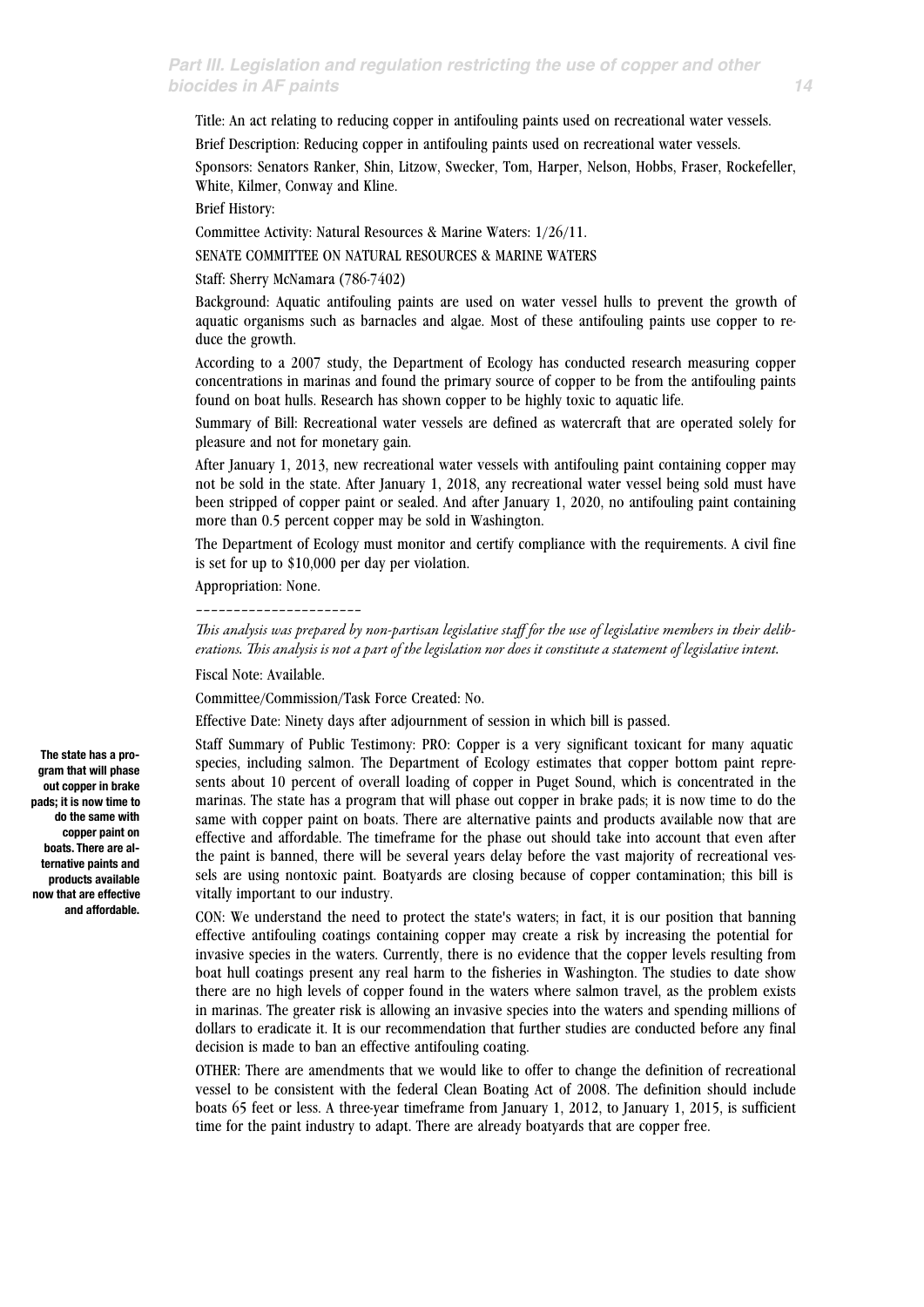Persons Testifying: PRO: George Harris, Northwest Marine Trade Association (NMTA); Michael Grayum, Puget Sound Partnership; Bridget Moran, Department of Natural Resources; Bruce Wishart, People for Puget Sound; Jim Brown, NMTA, YachtCare.

CON: Neal Blossom, American Coatings Association, American Chemet Corporation.

OTHER: Don Seeberger, DOE.[16](#page-14-0)

### **California bill**

The proposed California bill which as of 18 August, 2011 was still making its way through the legislative procedure contains the following:

> AMENDED IN ASSEMBLY JUNE 21, 2011 AMENDED IN SENATE APRIL 25, 2011

SENATE BILL No. 623

Introduced by Senator Kehoe February 18, 2011

An act to add Chapter 8 (commencing with Section 117140) to Part 12 of Division 104 of the Health and Safety Code, relating to public health.

LEGISLATIVE COUNSEL'S DIGEST

SB 623, as amended, Kehoe. Vessels: marine antifouling paint.

Under existing law, the Department of Boating and Waterways regulates the operation and equipment of vessels. The Director of Boating and Waterways administers the department. Existing law regulates various substances in products, like lead, copper, and mercury, that can lead to public health issues when introduced into the environment.

This bill would require the Department of Pesticide Regulation, by January 1, 2014, to determine the maximum allowable leach rate for low-leach rate antifouling paints. The bill would prohibit, on and after January 1, 2015, a manufacturer, wholesaler, retailer, or distributor from selling or offering for sale in California a new recreational vessel, as defined, containing antifouling paint that contains copper. The bill also would prohibit, on and after January 1, 2019 2015, the use or application of antifouling paint that contains copper on recreational vessels, except as provided. The bill would require the State Water Resources Control board, by January 1, 2019, and biennially thereafter, to determine whether the use of low-leach rate copper-containing antifouling paints could result in the attainment of water quality objectives in marinas and harbors for dissolved copper. The bill would, on of after January 1, 2019, prohibit the use or application of antifouling paint on recreational vessels one year after a determination by the State Water Resources Control Board that the trend line of measured water quality data does not point toward attainment of the dissolved copper water quality objectives in marinas and harbors.

The people of the State of California do enact as follows:

SECTION 1. The Legislature finds and declares all of the following:

(a) Marine antifouling paints are used on vessel hulls to prevent the growth of aquatic organisms, such as barnacles and algae. Most antifouling paints use copper to prevent the growth of aquatic organisms. Copper-containing marine antifouling paints are a source of copper releases in marinas within California estuaries and along shorelines.

(b) Copper is toxic to many aquatic organisms and plants. Its concentration in water and sediments can increase to the point of impacting the food web in the marine environment by eliminating certain species. Copper is one of the metals listed in the federal Clean Water Act (33 U.S.C. Sec. 1251 et seq.) that the state is required to regulate. Numerous bays and harbors throughout California have water quality impairments due to copper, as referenced by the California 2008–2010 303(d)

**Copper is toxic to many aquatic organisms and plants. Its concentration in water and sediments can increase to the point of impacting the food web in the marine environment by eliminating certain species.**

…

<span id="page-14-0"></span><sup>16</sup> Senate Bill Report SB 5436, State of Washington, USA, 10 February 2011.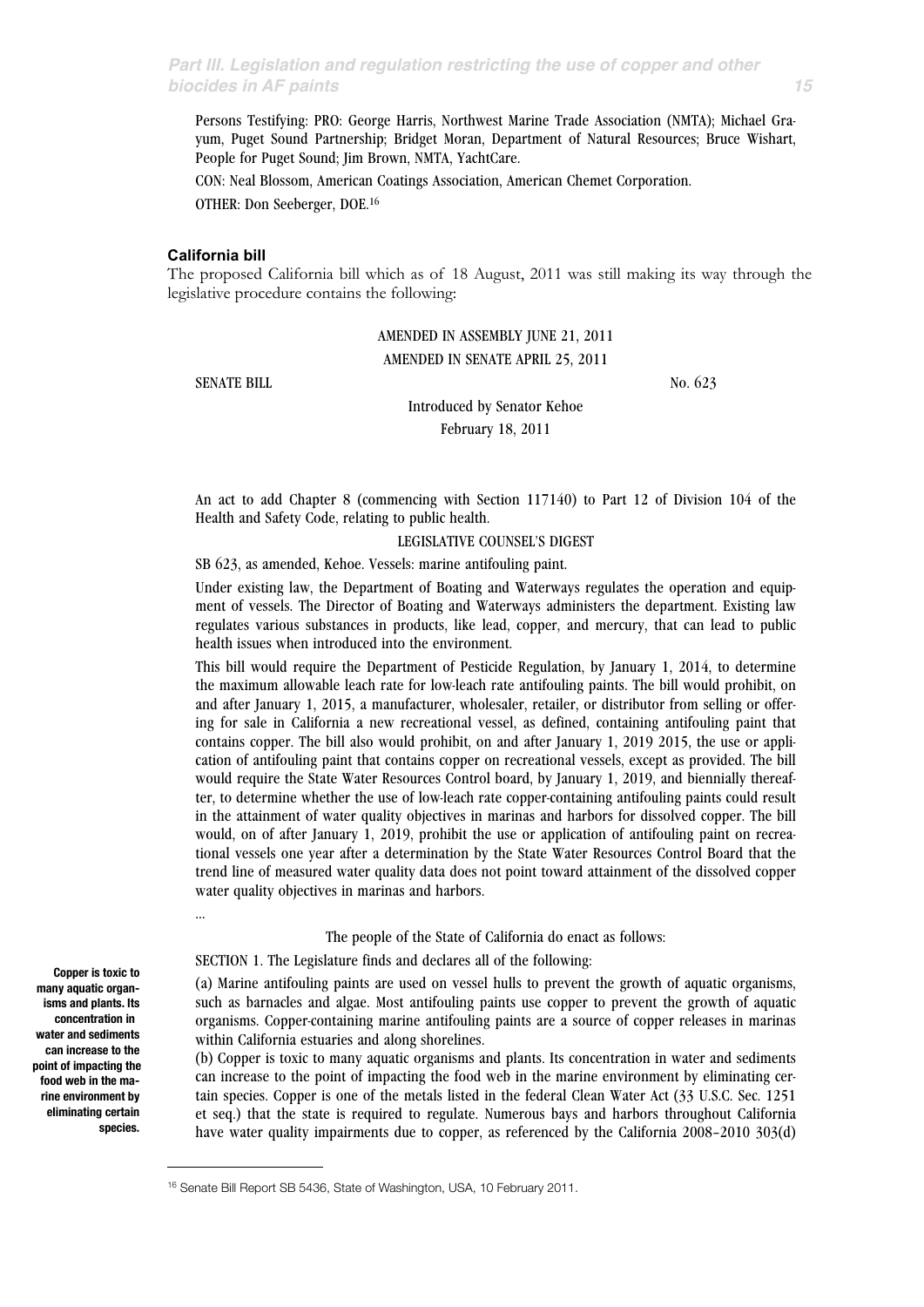list of impaired water bodies. As such, measures must be taken to reduce impacts on aquatic environments by reducing copper loads in these areas.

(c) Best management practices relative to in-water hull cleaning of recreational vessels can help to minimize biocide input and invasive species transport in state waters.

(d) Boating is an important part of the economic and social fabric of California. California has approximately 800,000 recreational boats and more than three million people who participate in recreational boating annually. These boaters contribute \$1.2 billion to the state's Gross State Product and have a direct impact on over 24,000 jobs with labor income of \$750 million. Any policy affecting boating must ensure that boating continues to be a vigorous part of California life. Therefore, it is the intent of the Legislature that any policy relating to the application or use of paints on vessel hulls be structured in a manner that protects these values.

(e) Due to the inherent conflict between the need for an antifouling paint that effectively controls the growth of aquatic organisms on vessel hulls and the federal requirements under the federal Clean Water Act to protect aquatic environments from pollution, it is the intent of the Legislature to promote the use of nonbiocide paints in order to balance the needs of these conflicting interests[.17](#page-15-0)

The American Coatings Association, which represents coating manufacturers, said such legislation could, "serve as a terrible precedent for other U.S., foreign and international authorities to follow."[18](#page-15-1)

The Hull Paint Conversion Program was developed after water regulators identified the Shelter Island Yacht Basin as an area where high copper levels exceed federal and state standards. A regulatory order requires the port, marinas, yacht clubs, hull cleaners and boaters to reduce copper pollution in the area by 76% by 2022[.19](#page-15-2)

The progress of restrictions on copper and other harmful biocides, even if slow, appears to be accelerating and inexorable.

**Due to the inherent conflict between the need for an antifouling paint that effectively controls the growth of aquatic organisms on vessel hulls and the federal requirements under the federal Clean Water Act to protect aquatic environments from pollution, it is the intent of the Legislature to promote the use of nonbiocide paints in order to balance the needs of these conflicting interests.**

<span id="page-15-0"></span><sup>17</sup> California Senate Bill No. 263 amended in Senate April 25, 2011, Amended in Assembly June 21, 2011

<span id="page-15-2"></span><span id="page-15-1"></span><sup>18</sup> PaintSquare, July 13, 2011.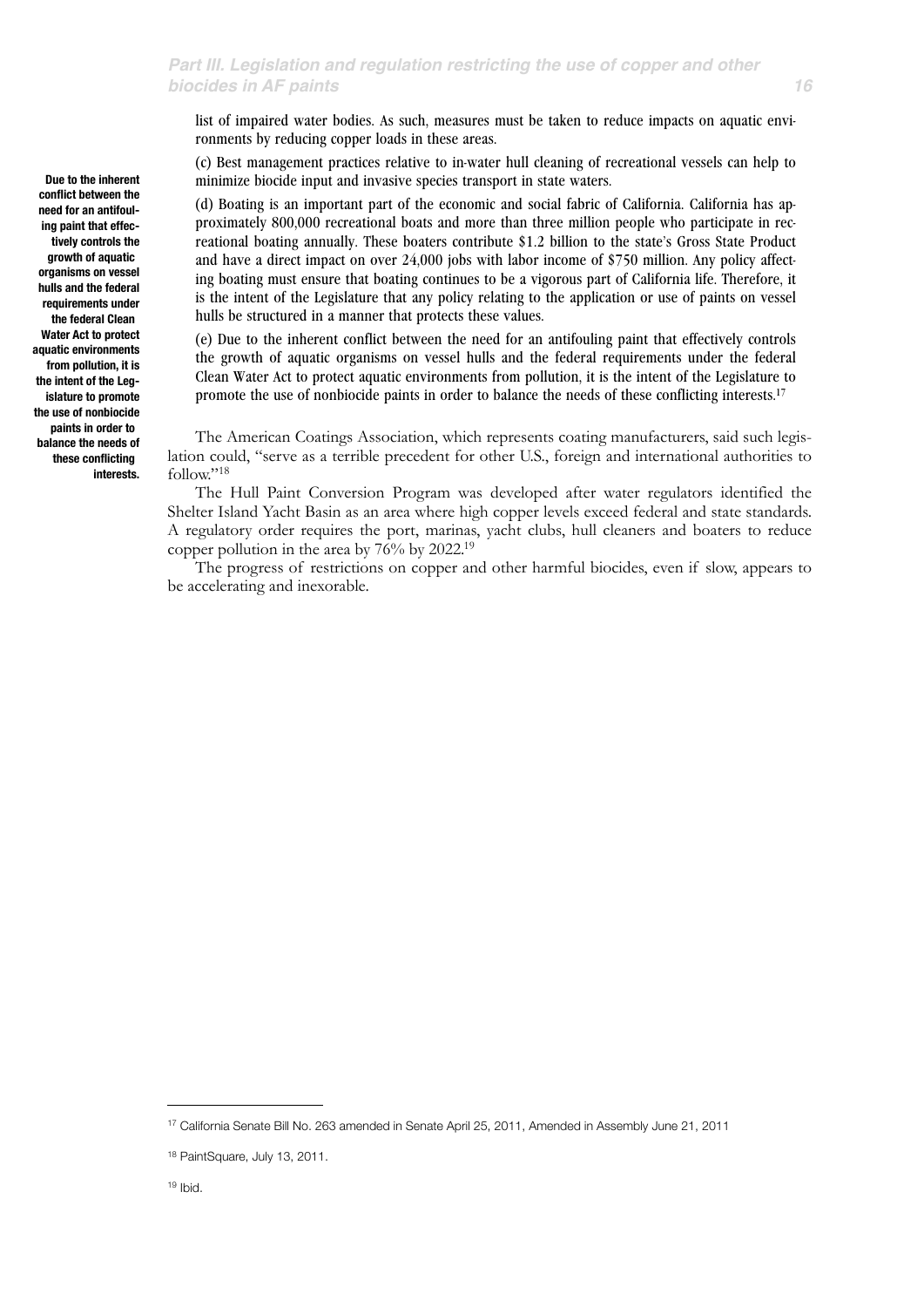# **Part IV. Comparing the progress of legislation and restriction regarding copper and other biocides with the TBT cycle**

It has been estimated that about 90% of the hulls currently in the water around the world are painted with antifouling paint containing copper and/or other biocides[.20](#page-16-0)

Many shipowners/operators have already been through the exercise of making sure their ships were in compliance with the AFS Convention which banned TBT from use. In many cases this consumed valuable time and money with additional time off-hire in drydock and all the expense of recoating the hulls of their ships. While one might protest and try to blame regulatory bodies for bringing this situation about, the responsibility lies squarely on the shoulders of those who marketed, sold and applied a chemical which was hazardous to the environment, the food chain and human health without taking the necessary precautions to make sure that what they were selling was safe and benign to the environment and human health. The regulatory bodies acted to prevent further harm.

If there is one lesson to be learned from the history and fate of TBT it would surely be not to repeat it with another substance.

With newbuilds on the way and hulls being completely repainted, shipowners and operators want to make sure that they are not applying a coating which is going to have to be replaced prematurely because some or all of the biocides it contains have been banned.

It is important to be able to plan ahead and avoid a recurrence of a costly and time wasting exercise.

With this in mind it is worth comparing the timelines above for TBT, beginning with its introduction as the key active ingredient in antifouling paints to its final eventual prohibition by the IMO, with the timeline for copper and other biocides.

By the 1970s TBT had gained widespread acceptance and was in general use. Estimates placed this market share at about 75%[.21](#page-16-1)

Copper and co-biocide AF paint had been in use before TBT began to be employed, but other biocides were largely phased out and replaced by TBT. When TBT was banned, copper and the various co-biocides were reintroduced and AF paint laden with these biocides became the most widely used underwater ship and boat hull coatings. In 2011 an experienced paint inspector and consultant estimated that 90% of the current world fleet is using tin-free antifouling paint with 10% using fouling release and other coatings.<sup>22</sup>

As TBT came into more widespread use, contrary effects on the marine environment began to be reported.

Similarly with copper and co-biocides, reports of harm to the environment began to appear. With TBT, the reports were ignored or dismissed for some time.

With copper and the other biocides, industry has attempted to invalidate the reports of the toxicity and harmful effects which concentrations of these heavy metals and poisons cause to non-target species and to the environment in general. Yet the scientific evidence continues to mount.

The reports on TBT began to be acted on, starting in 1982 in France. The initial restrictions were local and gradually spread and increased.

With copper, Irgarol, Diuron and other biocides currently in use, restrictions have so far been imposed locally and these have increased in number and scope. Copper and other biocides currently used in AF paints have been banned in certain areas and for certain types of craft. The

**If there is one lesson to be learned from the history and fate of TBT it would surely be not to repeat it with another substance.**

<span id="page-16-0"></span><sup>20</sup> Interview with Gunnar Ackx, "Ship Hull Coatings – A Paint Inspector/Specialist's Perspective." *Journal of Ship Hull Performance,* Vol 1. Issue 2, p 74 (April, 2011).

<span id="page-16-1"></span><sup>&</sup>lt;sup>21</sup> Candries, Maxim, "Drag, boundary-layer and roughness characteristics of marine surfaces coated with antifoulings," Newcastle University, Doctorate Thesis, p 1, 15: (2001)

<span id="page-16-2"></span><sup>22</sup> Interview with Gunnar Ackx, "Ship Hull Coatings – A Paint Inspector/Specialist's Perspective." *Journal of Ship Hull Performance,* Vol 1. Issue 2, p 74 (April, 2011).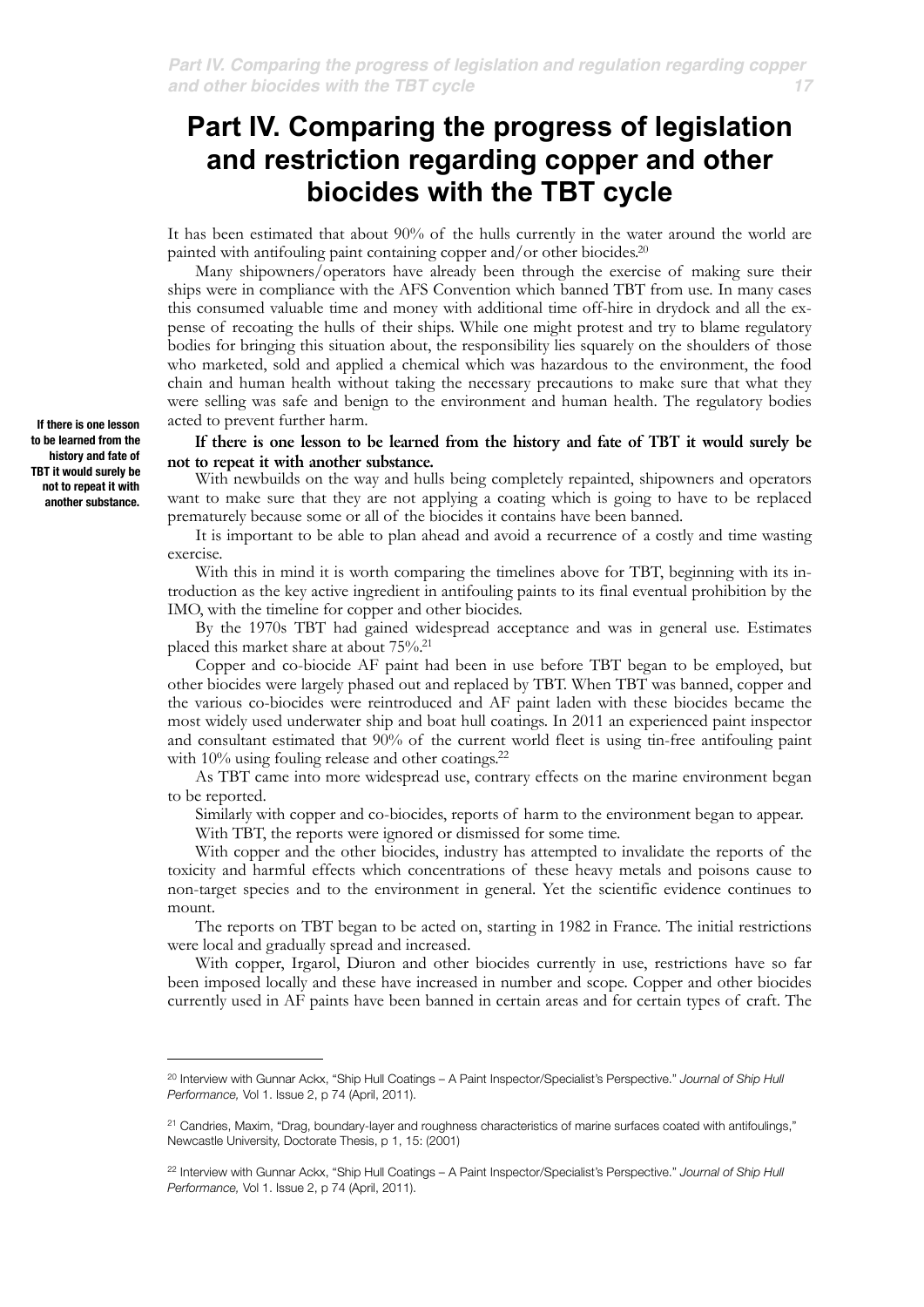# *Part IV. Comparing the progress of legislation and regulation regarding copper and other biocides with the TBT cycle 18*

Netherlands, Sweden, Denmark, the UK, the USA, have all placed restrictions on biocides currently in use. This follows the pattern that was adopted with TBT.

In the USA, the State of Washington is the first state to ban the use of copper in AF paints for certain vessels. California is rapidly following suit.

Comparing the progress of regulation and legislation on copper and co-biocide based antifouling paints and the history of TBT, one finds many similarities. While copper and some of the co-biocides in use appear to be less harmful than TBT, there are other biocides and combinations of biocides in use which appear to have the same types of unwanted environmental effects as TBT (and which resulted in the ban of TBT)[.23](#page-17-0)

Concerns about the effects of TBT led to the first attention placed by the IMO on the subject of harmful antifouling systems. In fact the concerns about TBT had been growing for over 20 years before the situation escalated to IMO level. Quicker action on an international basis would have curtailed and reduced the long term harmful effects of TBT which are still being felt. These effects will continue to be felt for some time, despite the fact that the ban came into effect in 2008, 20 years after the IMO's attention was first drawn to the problem.

The same IMO treaty which banned TBT also created a mechanism for future restrictions or banning of other antifouling systems which might prove to be harmful to the environment. Because the methods and organization are now in place, faster action can be expected in the future. Articles 4, 6, 8 and 9 of the text adopted by the IMO Conference reads as follows[:24](#page-17-1)

# ARTICLE 4

### Controls on Anti-Fouling Systems

(1) In accordance with the requirements specified in Annex 1, each Party shall prohibit and/or restrict:

(a) the application, re-application, installation, or use of harmful anti-fouling systems on ships referred to in article  $3(1)(a)$  or (b); and

(b) the application, re-application, installation or use of such systems, whilst in a Party's port, shipyard, or offshore terminal, on ships referred to in article  $3(1)(c)$ ,

and shall take effective measures to ensure that such ships comply with those requirements.

(2) Ships bearing an anti-fouling system which is controlled through an amendment to

Annex1 following entry into force of this Convention may retain that system until the next scheduled renewal of that system, but in no event for a period exceeding 60 months following application, unless the Committee decides that exceptional circumstances exist to warrant earlier implementation of the control.

### ARTICLE 6

Process for Proposing Amendments to Controls on Anti-Fouling Systems

(1) Any Party may propose an amendment to Annex 1 in accordance with this article.

(2) An initial proposal shall contain the information required in Annex 2, and shall be

submitted to the Organization. When the Organization receives a proposal, it shall bring the proposal to the attention of the Parties, Members of the Organization, the United Nations and its Specialized Agencies, intergovernmental organizations having agreements with the Organization and non-governmental organizations in consultative status with the Organization and shall make it available to them.

(3) The Committee shall decide whether the anti-fouling system in question warrants a more indepth review based on the initial proposal. If the Committee decides that further review is warranted, it shall require the proposing Party to submit to the Committee a comprehensive proposal

<span id="page-17-0"></span><sup>&</sup>lt;sup>23</sup> Stefan Nehring, "After the TBT Era: Alternative Anti-fouling Paints and their Ecological Risks," Senckenbergiana maritima, (2001)

<span id="page-17-1"></span><sup>&</sup>lt;sup>24</sup> IMO, Adoption of the Final Act of the Conference and any Instruments, Recommendations and Resolutions Resulting from the Work of the Conference – International Convention of the Control of Harmful Anti-fouling Systems on Ships, 2001" Text adopted by the Conference.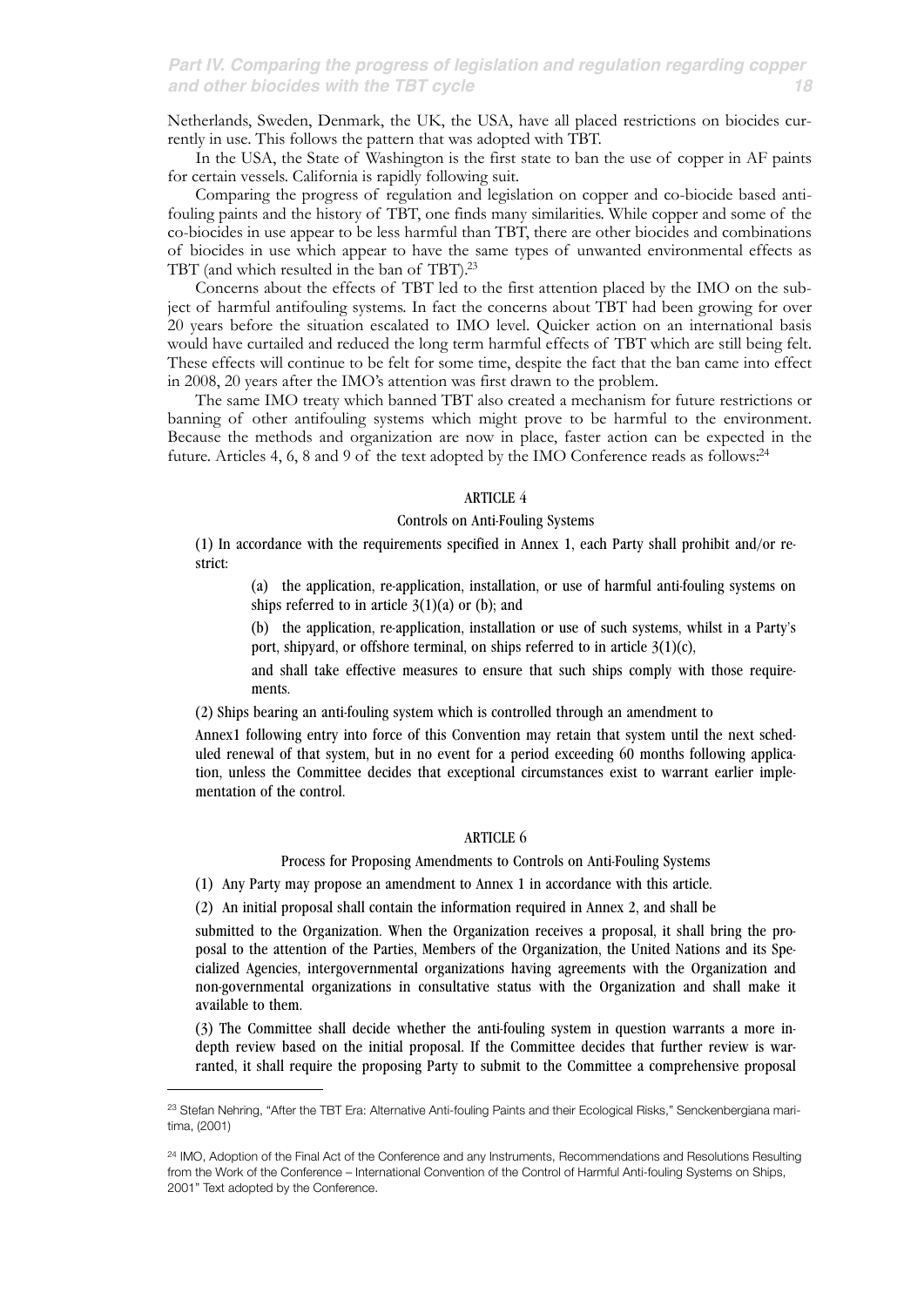containing the information required in Annex 3, except where the initial proposal also includes all the information required in Annex 3. Where the Committee is of the view that there is a threat of serious or irreversible damage, lack of full scientific certainty shall not be used as a reason to prevent a decision to proceed with the evaluation of the proposal. The Committee shall establish a technical group in accordance with article 7.

(4) The technical group shall review the comprehensive proposal along with any additional data submitted by any interested entity and shall evaluate and report to the Committee whether the proposal has demonstrated a potential for unreasonable risk of adverse effects on non-target organisms or human health such that the amendment of Annex 1 is warranted. In this regard:

(a) The technical group's review shall include:

(i) an evaluation of the association between the anti-fouling system in question and the related adverse effects observed either in the environment or on human health, including, but not limited to, the consumption of affected seafood, or through controlled studies based on the data described in Annex 3 and any other relevant data which come to light;

(ii) an evaluation of the potential risk reduction attributable to the proposed control measures and any other control measures that may be considered by the technical group;

(iii) consideration of available information on the technical feasibility of control measures and the cost-effectiveness of the proposal;

(iv) consideration of available information on other effects from the introduction of such control measures relating to:

- the environment (including, but not limited to, the cost of inaction and the impact on air quality);
- shipyard health and safety concerns (i.e. effects on shipyard workers);
- the cost to international shipping and other relevant sectors; and

(v) consideration of the availability of suitable alternatives, including a consideration of the potential risks of alternatives.

(b) The technical group's report shall be in writing and shall take into account each of the evaluations and considerations referred to in subparagraph (a), except that the technical group may decide not to proceed with the evaluations and considerations described in subparagraph (a)(ii) through (a)(v) if it determines after the evaluation in subparagraph (a)(i) that the proposal does not warrant further consideration.

(c) The technical group's report shall include, inter alia, a recommendation on whether international controls pursuant to this Convention are warranted on the anti-fouling system in question, on the suitability of the specific control measures suggested in the comprehensive proposal, or on other control measures which it believes to be more suitable.

(5) The technical group's report shall be circulated to the Parties, Members of the Organization, the United Nations and its Specialized Agencies, intergovernmental organizations having agreements with the Organization and non-governmental organizations in consultative status with the Organization, prior to its consideration by the Committee. The Committee shall decide whether to approve any proposal to amend Annex 1, and any modifications thereto, if appropriate, taking into account the technical group's report. If the report finds a threat of serious or irreversible damage, lack of full scientific certainty shall not, itself, be used as a reason to prevent a decision from being taken to list an anti-fouling system in Annex 1. The proposed amendments to Annex 1, if approved by the Committee, shall be circulated in accordance with article 16(2)(a). A decision not to approve the proposal shall not preclude future submission of a new proposal with respect to a particular antifouling system if new information comes to light.

(6) Only Parties may participate in decisions taken by the Committee described in paragraphs (3) and (5).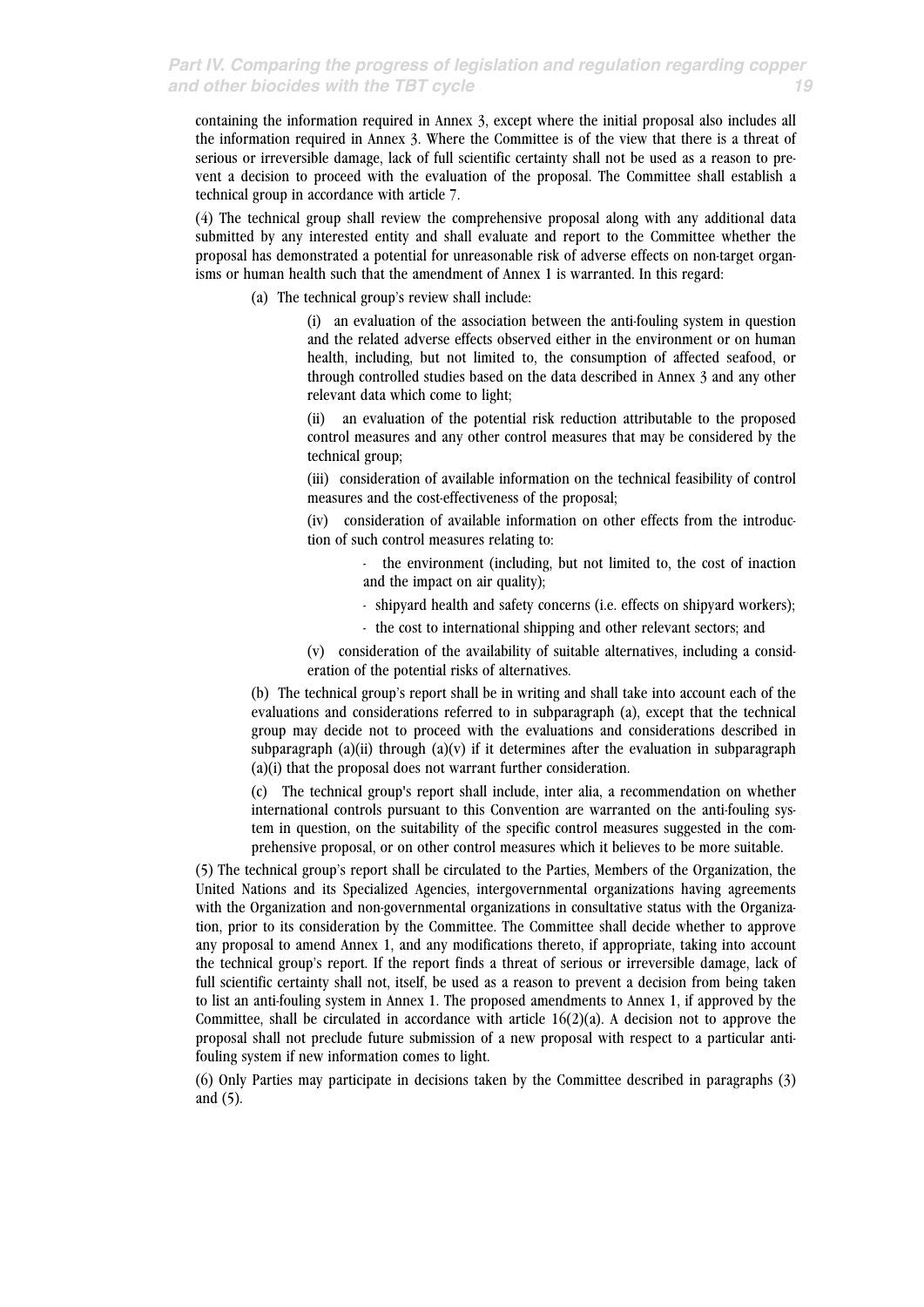*Part IV. Comparing the progress of legislation and regulation regarding copper and other biocides with the TBT cycle 20*

# ARTICLE 8

# Scientific and Technical Research and Monitoring

(1) The Parties shall take appropriate measures to promote and facilitate scientific and technical research on the effects of anti-fouling systems as well as monitoring of such effects. In particular, such research should include observation, measurement, sampling, evaluation and analysis of the effects of anti-fouling systems.

(2) Each Party shall, to further the objectives of this Convention, promote the availability of relevant information to other Parties who request it on:

(a) scientific and technical activities undertaken in accordance with this Convention;

(b) marine scientific and technological programmes and their objectives; and

the effects observed from any monitoring and assessment programmes relating to antifouling systems.

### ARTICLE 9

### Communication and Exchange of Information

(1) Each Party undertakes to communicate to the Organization:

(b) on an annual basis, information regarding any anti-fouling systems approved, restricted, or prohibited under its domestic law.

(2) The Organization shall make available, through any appropriate means, information communicated to it under paragraph (1).

(3) For those anti-fouling systems approved, registered or licensed by a Party, such Party shall either provide, or require the manufacturers of such anti-fouling systems to provide, to those Parties which request it, relevant information on which its decision was based, including information provided for in Annex 3, or other information suitable for making an appropriate evaluation of the anti-fouling system. No information shall be provided that is protected by law.

Now one can expect that other biocides including copper, Irgarol, Diuron and so on will be proposed as additions to Annex 1 and will go through studies at IMO level which eventually lead to their prohibition.

Invocation of the precautionary principle should help shorten the time between the discovery of harmful effects of biocides and their withdrawal from use.

**Invocation of the precautionary principle will help shorten the time between the discovery of harmful effects of biocides and their withdrawal from use.**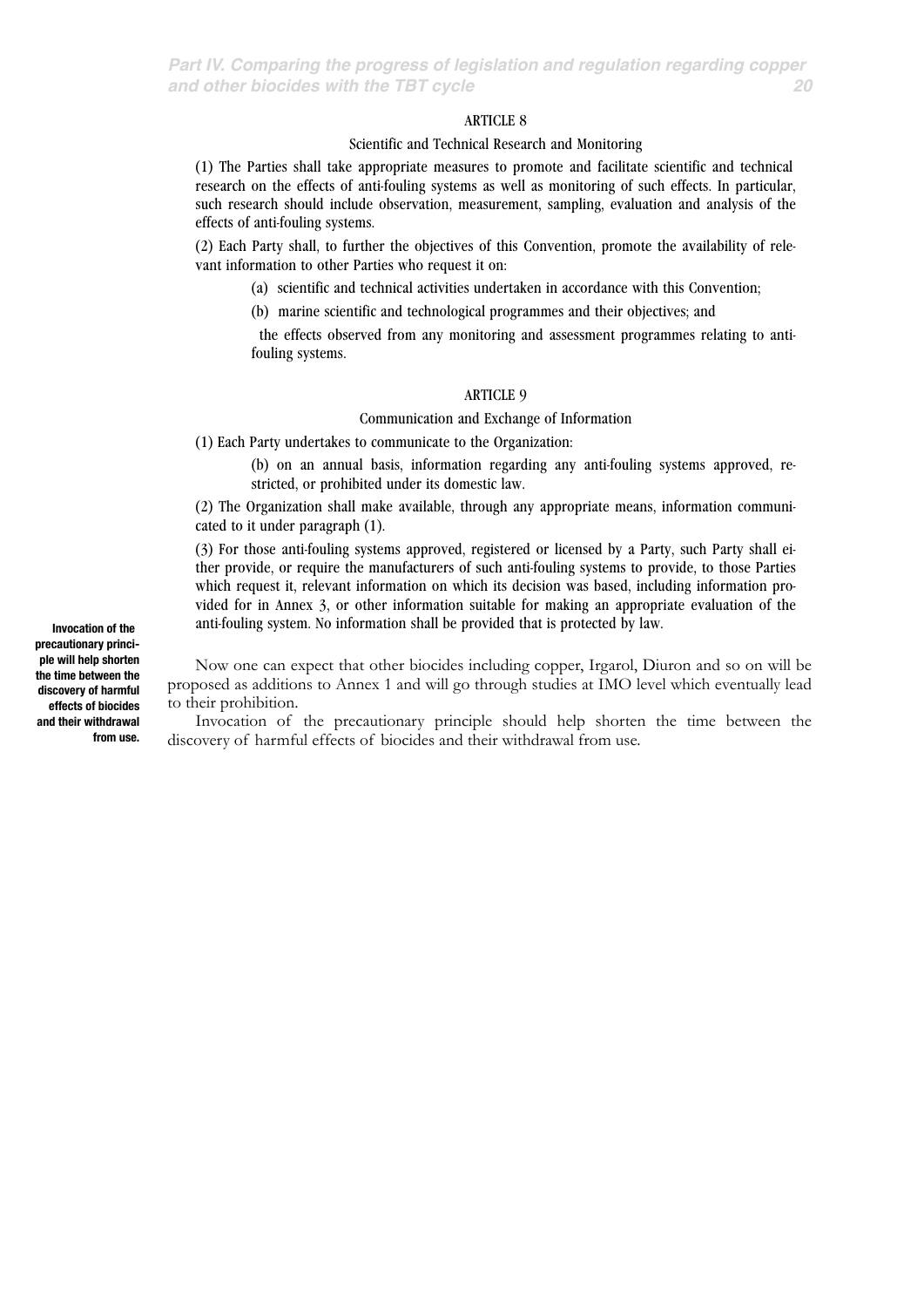# **Part V. Conclusions and recommendations**

Even if slow to appear and even if not yet fully formed and clear, the writing is indeed on the wall for the current widely used copper and co-biocide based antifouling systems.

Comparing the history of TBT in AF paints with the progress of copper and other biocides currently in use, the likelihood is that alternative, nonbiocidal, environmentally-benign antifouling systems will replace the existing copper and co-biocide based antifouling paints. The length of time this will take to occur can also be predicted to some degree.

Fortunately, there are extant alternatives to biocidal AF systems, tested and in use today, which

1. Are completely non-toxic

2. Are much more economical (especially when the total cost of ownership for the vessel is considered)

3. Help reduce fuel consumption by 20% or more when compared to conventional AF systems and result in a similar percentage reduction in greenhouse gases, NOx, SOx and particulate matter emissions

4. Are a more effective approach than biocidal AF systems to preventing the spread of alien invasive species.[25](#page-20-0)

#### **What should shipowners/operators, boat owners, ship builders, naval architects do?**

When it comes time to build a new boat or ship or to reblast and recoat an existing hull, those responsible should consider the options carefully, look to the future of that boat or ship, compare the hull coating systems available and "crunch the numbers" carefully, not necessarily for the day or the week but for the rest of the life of the ship.

They should take into account the marine environment not only for the present but as it will be for their children and their grandchildren and future generations who will want to enjoy seafood, clean oceans and waterways, safe ports and harbors.

On this subject, there is an interesting and very human note at the end of the highly scientific volume, *Ecotoxicology of Antifouling Biocides,* edited by T. Arai, H. Harino, M. Ohji and W.J. Langston, published by Springer in 2009. The note tends to put in very clear perspective all the scientific data amassed on the subject as delineated in the earlier chapters of the book. It reads:

Without wishing to sound emotive, but on a more personal note, Dr. Ohji, one of the editors of this volume, became a parent in March, 2008. The eyes of the baby are clear and innocent. We guess from baby's eyes that there is anticipation to experience a new world and hopefully a safe and comfortable world. This expectation applies to all animals on the earth. Our job as parents and guardians is to help fulfill these expectations. We hope that this book will make a useful contribution towards understanding and managing the specific issue of antifouling and would like to appeal to all for "continuous efforts to help restore and sustain a clean marine environment" for the benefit of future generations.

 Taking all this into account, shipowners, shipbuilders, boat owners, naval architects, shipyards, governments, port authorities, military leaders and all those who make decisions about the type of antifouling system that is applied to ships and boats around the world are duty-bound to thoroughly research the available approaches and adopt the one which best meets all these criteria, for the present and for the future.

 **Taking all this into account, shipowners, shipbuilders, boat owners, naval architects, shipyards and all those who make decisions about the type of antifouling system that is applied to ships and boats around the world are duty-bound to thoroughly research the available approaches and adopt the one which best meets all these criteria, for the present and for the future.**

<span id="page-20-0"></span><sup>&</sup>lt;sup>25</sup> Hydrex White Paper No. 4, "Ship Hull Coating Systems Simplified," [www.shiphullperformance.org](http://www.shiphullperformance.org), 2011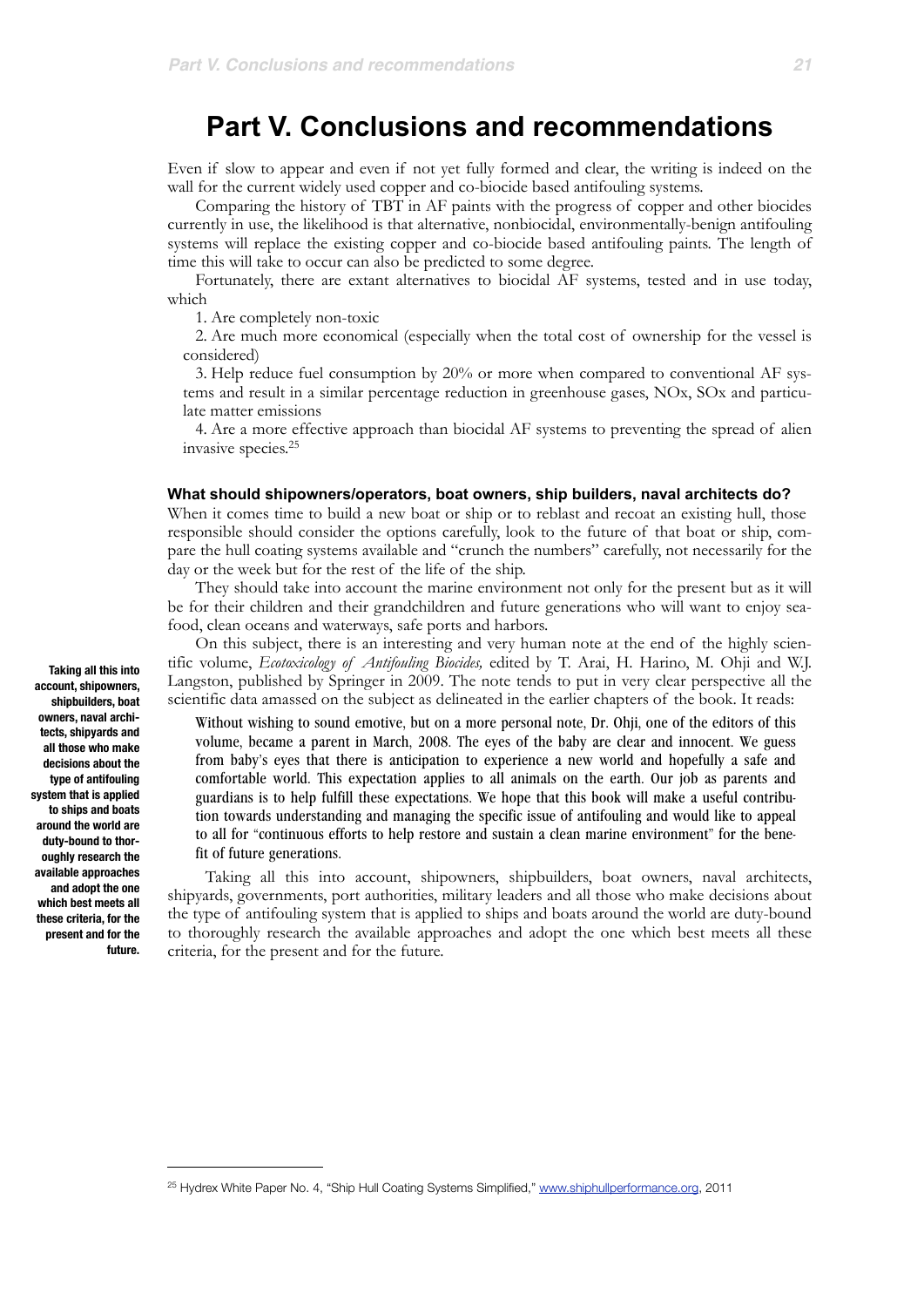# **Hydrex and Ecospeed**

To find out more about Ecospeed and Hydrex, visit the following websites:

> [www.hydrex.be](http://www.hydrex.be) [www.hydrex.us](http://www.hydrex.us) [www.ecospeed.be](http://www.ecospeed.be)

If you would like to be added to the mailing list for future white papers on ship hull performance and related subjects and/or copies of the quarterly journal *Ship Hull Performance* please go to the following link, register and state your preferences:

[www.ShipHullPerformance.org](http://www.ShipHullPerformance.org)

For comments, input, information about the content of this white paper or any communication relating to it, please send an email to the following email address and we will respond:

[editors@shiphullperformance.org](mailto:editors@shiphullperformance.org)